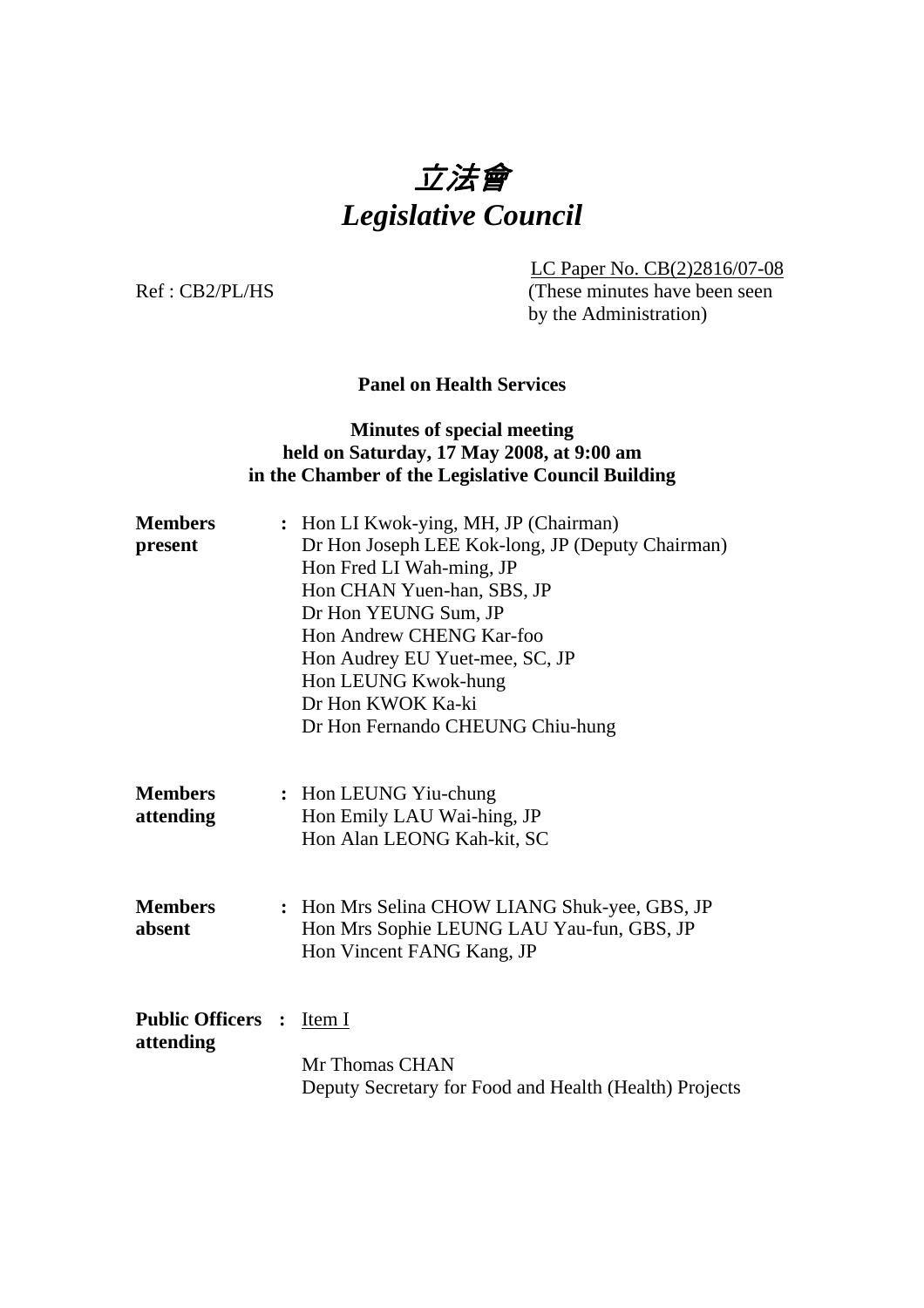Attendance by : Association of Hong Kong Nursing Staff  **invitation**

> Mr CHENG Yat-loong Education Officer

#### Democratic Party

Mr WU Chi-wai Wong Tai Sin District Council member

Hong Kong Private Hospitals Association

Dr Alan LAU Chairman

Hong Kong Public Hospitals, Department of Health and University Doctors' Association

Dr Ben FONG Vice-Chairman

Hong Kong Society for Nursing Education

Dr Sally CHAN Vice-Chairperson

西貢將軍澳長者醫療關注聯盟

Ms CHEUNG Ngan-yip Representative

Patients' Alliance on Healthcare Reform

Mr HO Yin-ming Spokesperson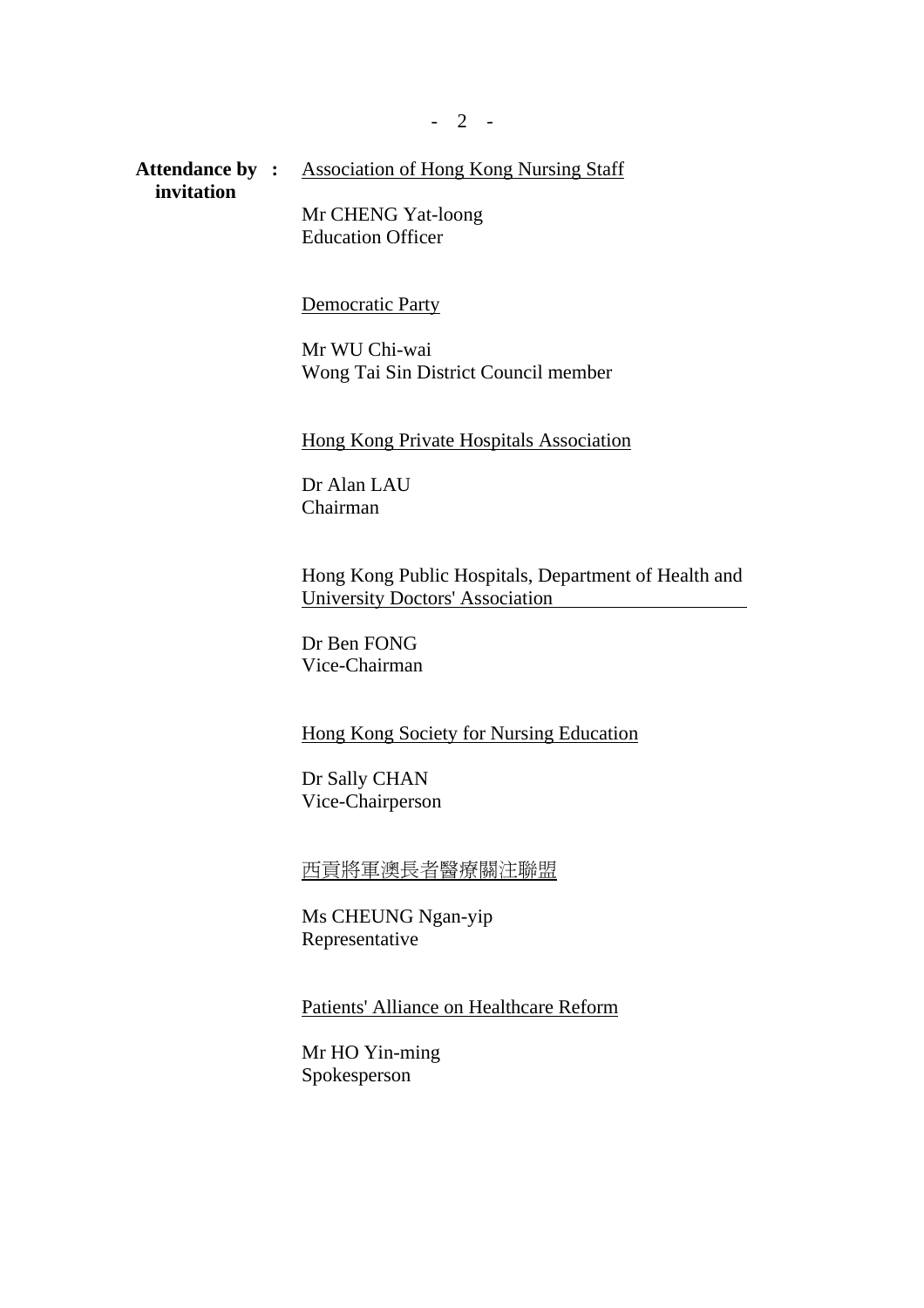**-** 3 -

Civic Party

Mr WONG Hok-ming District Developer

# Bauhinia Foundation Research Centre

Dr Donald LI **Director** 

Momentum 107

Mr Raymond HO Man-kit

Justice & Peace Commission of Hong Kong Catholic Diocese

Mr CHOY Man-kit Project Officer

#### Labour Right Commune

Miss Joan LEE Tsui-king Organizer

Ms WONG Lai-fun Member

Chinese Grey Power

Mr CHANG Biu Committee Member

### Hong Kong Christian Institute

Mr TOO Kin-wai Acting Director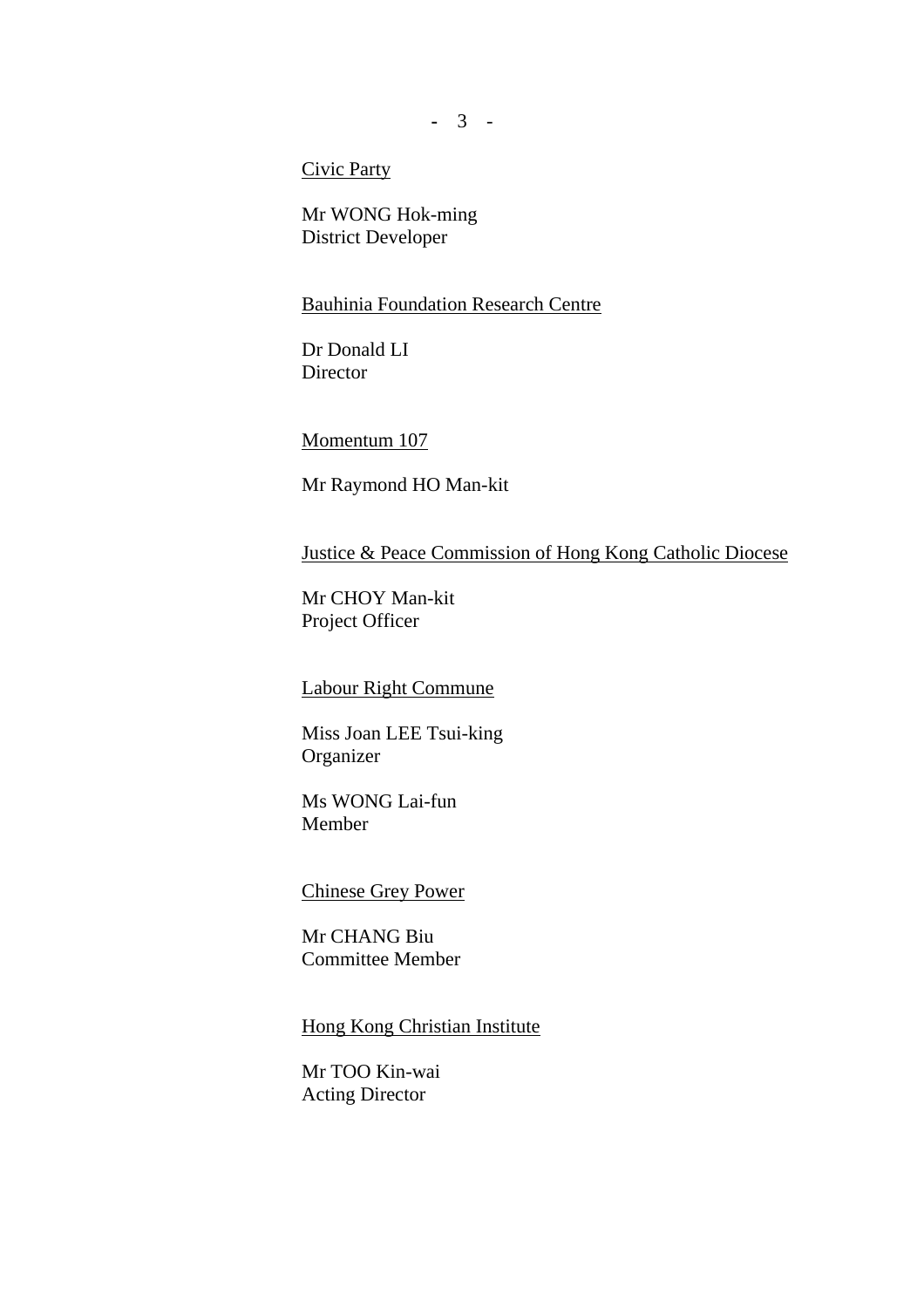**-** 4 -

# The Pharmaceutical Society of Hong Kong

Mr KWONG Yiu-sum, Benjamin President

#### eHealth Consortium

Dr Winnie TANG Chairman, Steering Committee

### United Social Service Centre

Ms CHENG Lai-king Center-in-charge

Association for the Promotion of Family Harmony

Miss Lilian YUE Committee Member

#### Central and Western Democratic Power

Mr YIM Ka-wing Member

## Sham Shui Po Community Association

Mr HUI Yat-hau Member

### Hong Kong Women Workers Association

Miss WU Mei-lin Co-ordinator

# Mr MAK Kwok-fung, Michael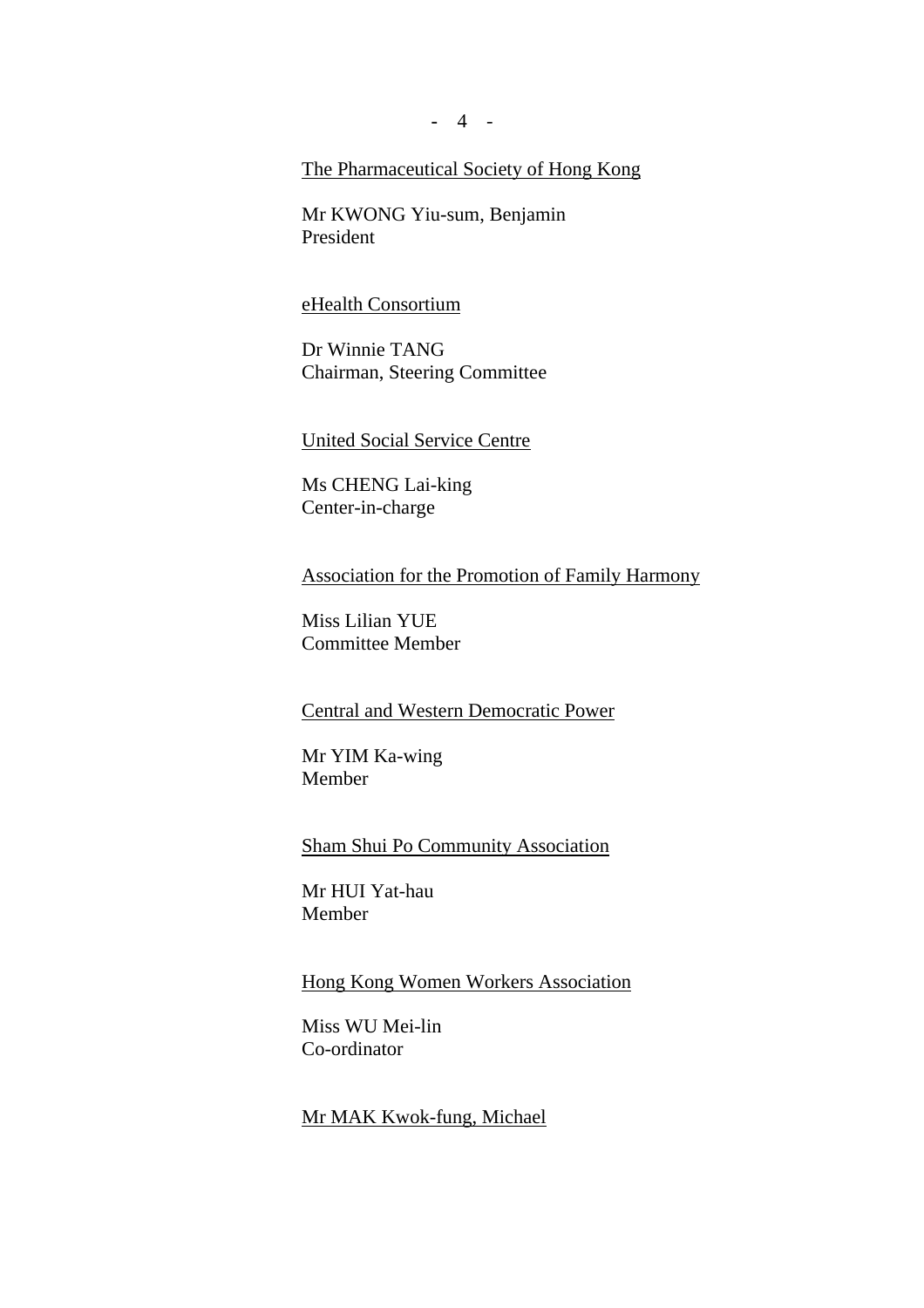**-** 5 -

# Hong Kong Nutrition Association

Mr TING Ho-yan President

#### Hong Kong Practising Dietitians Union

Mr Darwin CHU Kwok-ho Vice-Chairman

The Hong Kong College of Family Physicians

Dr IP Kit-kuen College President

Hong Kong Catholic Commission for Labour Affairs

Ms LAW Pui-shan Policy Research Officer

The Frontier

Mr Ricky OR Yiu-lam Secretary General

Doctors' Union of United Christian Hospital

Dr James CHENG Chairman

# 葵芳邨居民協會

Mr LAU Yuk-nam Spokesperson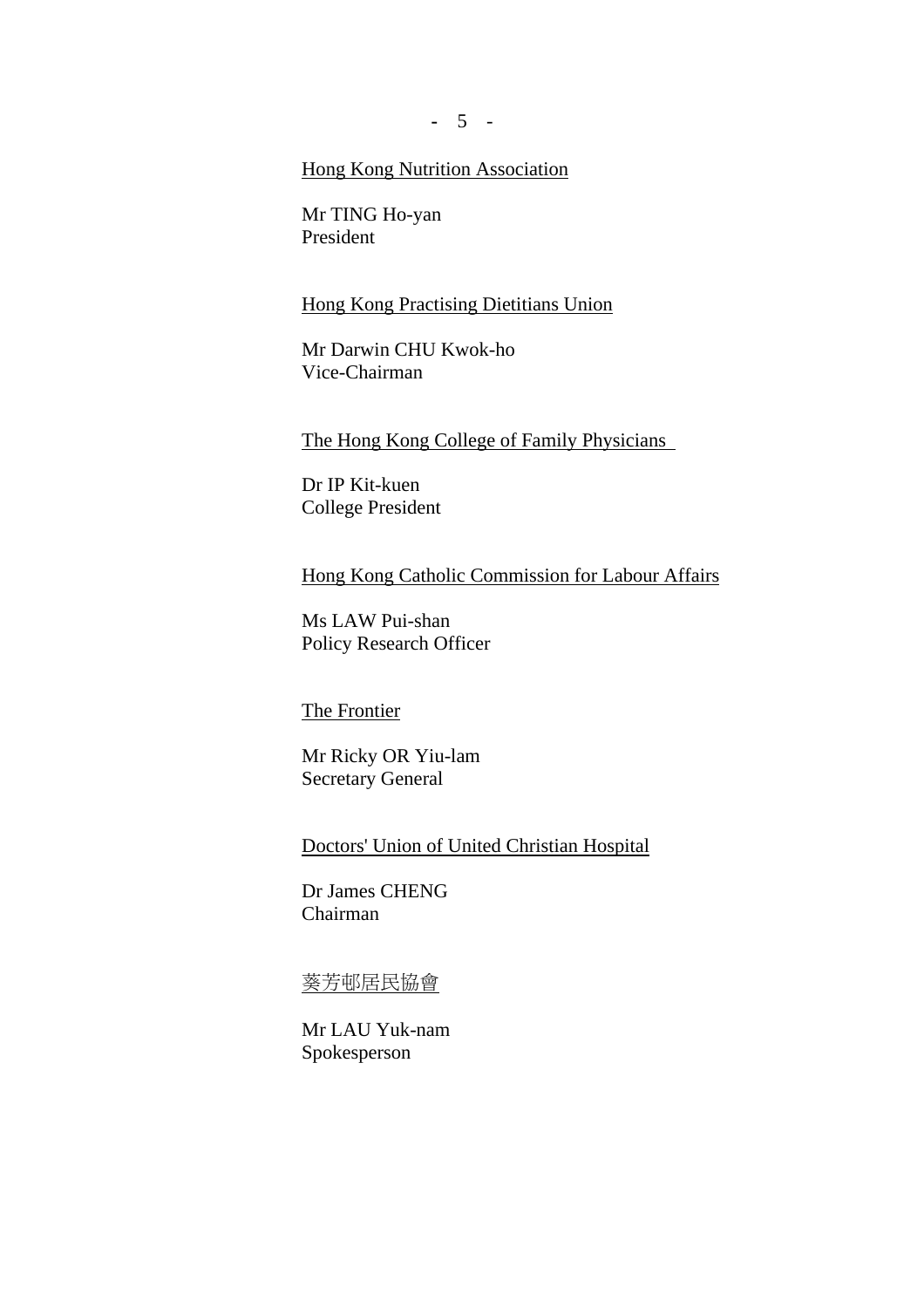- 6 -

# Neighbourhood and Worker's Service Centre

Mr WONG Yun-tat Spokesperson

#### 葵涌邨醫療融資關注組

Mr KEUNG Chi-fai Spokesperson

# 環境衞生康樂文化人員協會

Mr WONG Wah-hing Spokesperson

# 關注醫療融資行動組

Mr WONG Chun-tat Spokesperson

# 香港中藥師權益總公會

Ms LI Kam-fung Spokesperson

The Society of Hospital Pharmacists of Hong Kong

Mr SO Yiu-wah President

- **Clerk in : Miss Mary SO attendance** Chief Council Secretary (2) 5
- **Staff in :** Ms Amy YU **attendance** Senior Council Secretary (2) 3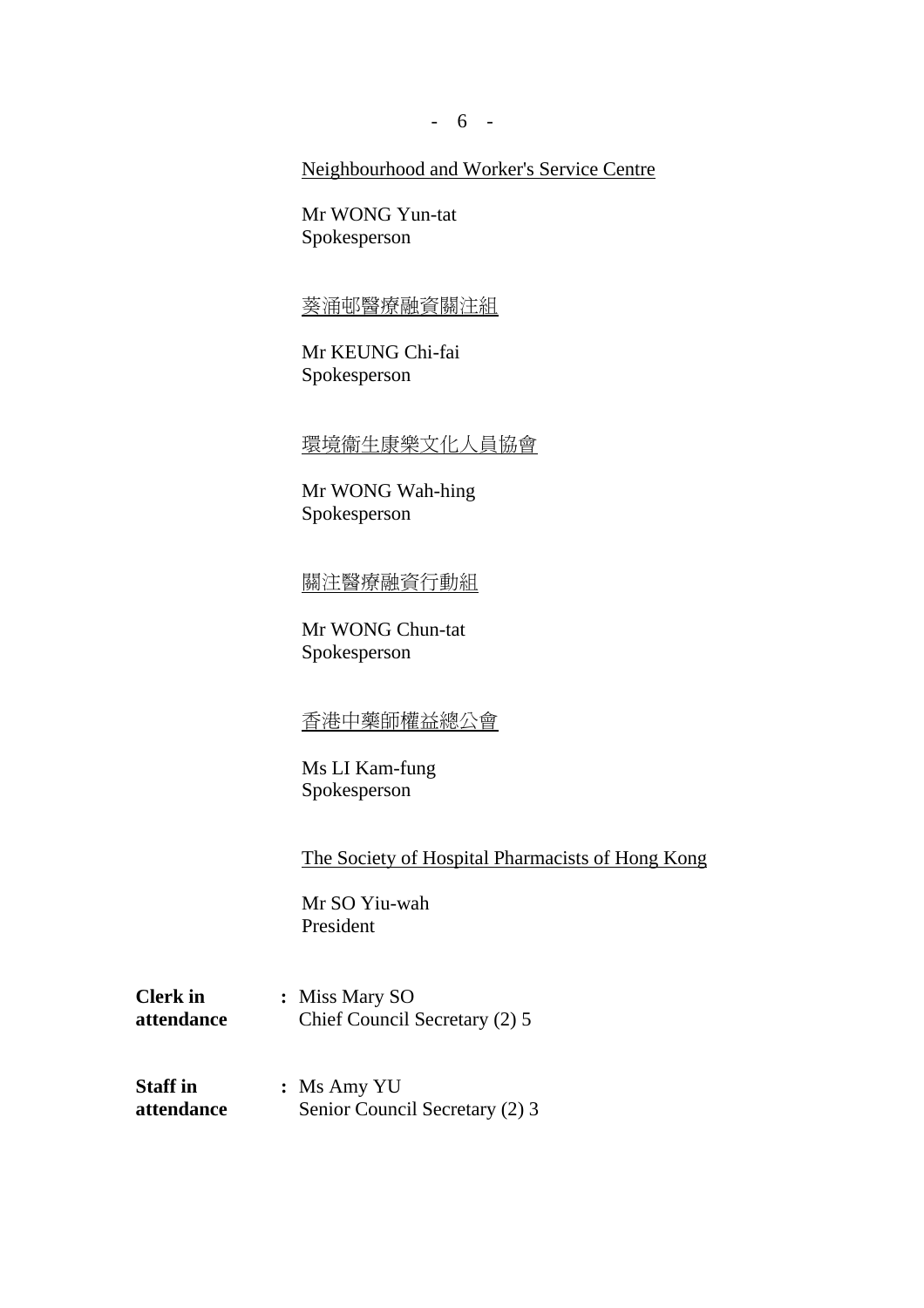**-** 7 -

 Ms Sandy HAU Legislative Assistant (2) 5

 Ms Camy YOONG Clerical Assistant (2)1

#### Action

### **I. Healthcare Reform Consultation Document**

 (Healthcare Reform Consultation Document entitled "Your Health, Your Life" released on 13 March 2008

 Submissions - LC Paper Nos. CB(2) 1922/07-08(01), CB(2)1966/07-08(01) to (07) and CB(2)1982/07-08(01) to (06))

#### Views of deputations/individuals

 At the invitation of the Chairman, the deputations and individuals presented their views on the Healthcare Reform Consultation Document entitled "Your Health, Your Life" (Consultation Document). A summary of the views is in **Appendix**.

#### Discussion

2. Ms Emily LAU invited Dr Alan LAU of the Hong Kong Private Hospitals Association to elaborate on his view on how the development and expansion of private hospital services would bring about more choices and better quality healthcare services to the community.

3. Dr Alan LAU responded that at present the public relied predominantly on the heavily subsidized public hospital system, which accounted for more than 90% of all the hospital beds and in-patient services in Hong Kong. Due to the heavy demand on public hospital services, the waiting time for such services was getting longer and longer. The public-private imbalance in the healthcare system, coupled with the lack of adequate healthy competition, also resulted in limited choice for patients. The introduction of supplementary financing arrangements such as mandatory health insurance, in tandem with measures to facilitate the expansion and development of private hospitals, would render private hospital services, which offered wider choice of services, accessible to more people. At the same time, people using public healthcare services would also benefit from the reduced service demand on the public sector. Mr LAU further said that in view of the shortcomings of private health insurance, such as inadequate coverage and exclusion of pre-existing medical conditions, mandatory private health insurance, if adopted, should be regulated to ensure that they provided adequate protection to the insured. Alternatively, consideration could be given to introducing a

Action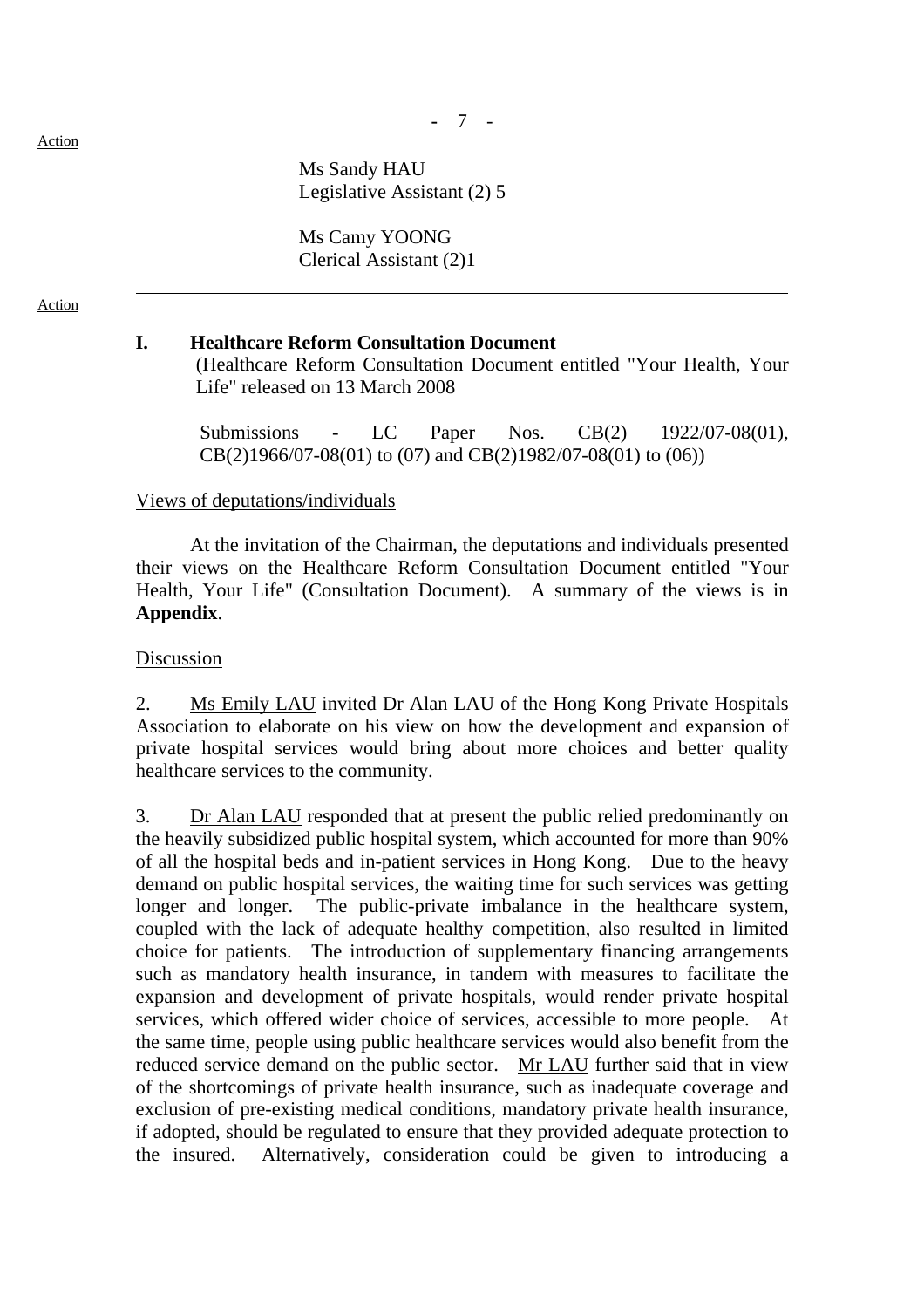**-** 8 -

Government-run mandatory health insurance scheme.

4. Dr KWOK Ka-ki said that, as pointed out by some deputations, it was doubtful whether an ageing population was such a major cause of the rise in healthcare spending as claimed by the Administration. According to the report of the European Commission, ageing would increase healthcare spending at an average annual rate of only 0.7%, in stark contrast with the Administration's projection that public health expenditure would increase by 3.9 times between 2004 and 2033. Dr KWOK further cast doubt on the Administration's claim that its commitment to public healthcare would only be increased but not reduced. He pointed out that the proportion of expenditure on health to the total recurrent public expenditure had been dropping in the past decade. The proportion for 2008-2009 was estimated to be 14.3%, which was lower than the actual proportion of 15.3% 10 years ago. Dr KWOK further pointed out that despite the huge budget surplus in 2007-2008, the Government's funding allocation for the Hospital Authority (HA) in 2008-2009 had increased by merely \$785 million, or 0.6% of the total budget surplus of 2007-2008. On the other hand, HA was facing various problems such as shortage of manpower and resources, and some hospital clusters such as the Kowloon East (KE) Cluster were particularly hard hit. Dr KWOK asked Dr James CHENG of the Doctors' Union of United Christian Hospital for an estimate of the amount of additional funding required by the KE Cluster for improving the acute shortage of public hospital services in the Cluster.

5. Dr James CHENG said that the KE Cluster was one of the clusters with the highest concentration of low-income population; yet it was one of the most seriously undersupplied clusters in terms of resources. By way of illustration, in 2006-2007, the KE Cluster, serving a population of around one million, received an allocation of some \$2.7 billion. Compared with the KE Cluster, the total population of the Hong Kong West and the Hong Kong East Clusters was about 34% more (1.34 million), but their total funding allocation was about 230% more (\$6.2 billion). Dr CHENG estimated that the KE Cluster needed an additional funding of some \$800 million each year in order to meet its increasing service needs.

6. Dr KWOK Ka-ki expressed concern that mandatory private health insurance would create an inequitable two-tier healthcare system, whereby those who were insured would become a preferred class of customers who enjoyed more choices and better quality healthcare services in both the public and private sectors than the uninsured. Dr Fernando CHEUNG raised similar concern, saying that mandatory private health insurance would in effect end up with a three-tier system: the top tier comprising those who could afford to purchase top-up insurance in addition to the mandatory basic insurance; the second tier were those who had taken out the mandatory basic insurance, and the third tier were the uninsured who were essentially the low-income and underprivileged groups such as the elderly

Action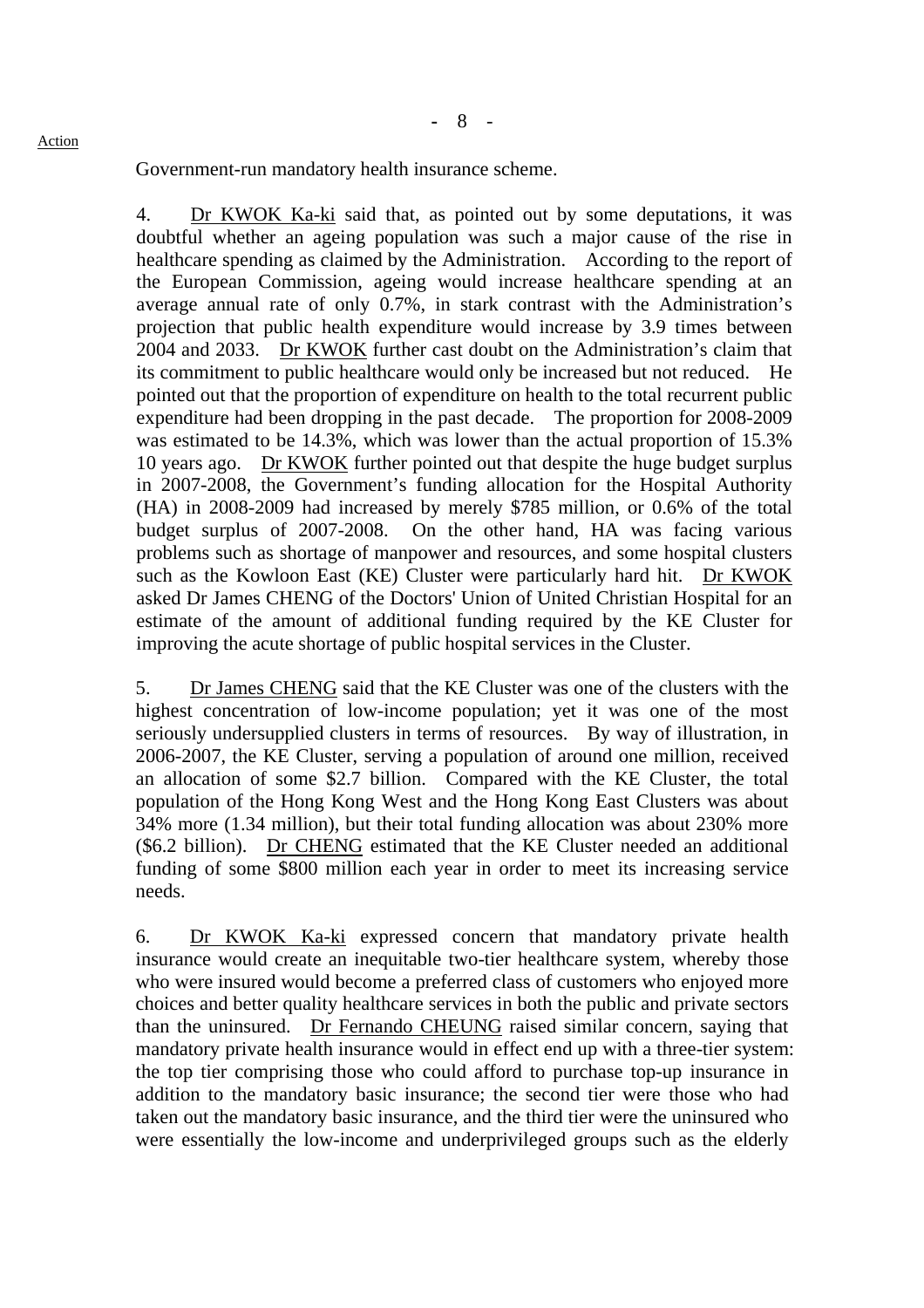and the disabled. Dr CHEUNG was concerned that under such a system, only those with means would have quality choice in healthcare services and the standard of public healthcare would also deteriorate. Mr HO Yin-ming of the Patients' Alliance on Healthcare Reform and Miss WU Mei-lin of the Hong Kong Women Workers Association echoed similar concern. Mr HO Yin-ming further said that service users had not been adequately consulted in the formulation of healthcare policies, and urged the Administration to enhance the participation of service users in the next stage of the consultation on healthcare reform.

7. Miss CHAN Yuen-han shared the view expressed by many deputations on the importance of primary and preventive care in enhancing the health of the community and reducing healthcare costs in the long run. Miss CHAN also agreed with the view that the Administration should undertake the proposed service reforms and enhance the efficiency of the public healthcare system before introducing any supplementary healthcare financing arrangements. As regards the supplementary financing options set out in the Consultation Document, Miss CHAN was of the view that the Administration should encourage the public to take up private health insurance or open medical savings accounts on a voluntary basis by providing incentives such as tax deduction. Miss CHAN did not support mandatory schemes such as mandatory private health insurance as they would add to the financial burden of the public and in light of the fact many employees were already provided with employer-purchased medical benefits.

8. Dr Ben FONG of the Hong Kong Public Hospitals, Department of Health and University Doctors' Association concurred with Miss CHAN Yuen-han on the pivotal role of primary care, and urged the Administration to allocate more resources for improving primary care services in the local community.

9. Mr LEUNG Kwok-hung expressed objection to the supplementary financing options as he considered them to be regressive in nature, imposing proportionally a greater burden on the middle- and low-income groups than the high-income group. Mr LEUNG shared the view that the Administration should immediately release the \$50 billion committed by the Financial Secretary (FS) to be drawn from the fiscal reserve to implement the proposed service reforms to improve the existing healthcare system. Mr LEUNG pointed out that the Administration was in possession of enormous fiscal reserves and had the responsibility to provide the community with equitable access to quality healthcare. Supplementary healthcare financing arrangements, if indeed needed, should target at the rich, and not the working population.

10. Dr YEUNG Sum did not support the Personal Healthcare Reserve (PHR) Scheme, which appeared to be the preferred option of the Administration, as it did not have the effect of wealth re-distribution and would create an inequitable twotier system of healthcare services. Neither did he favour mandatory medical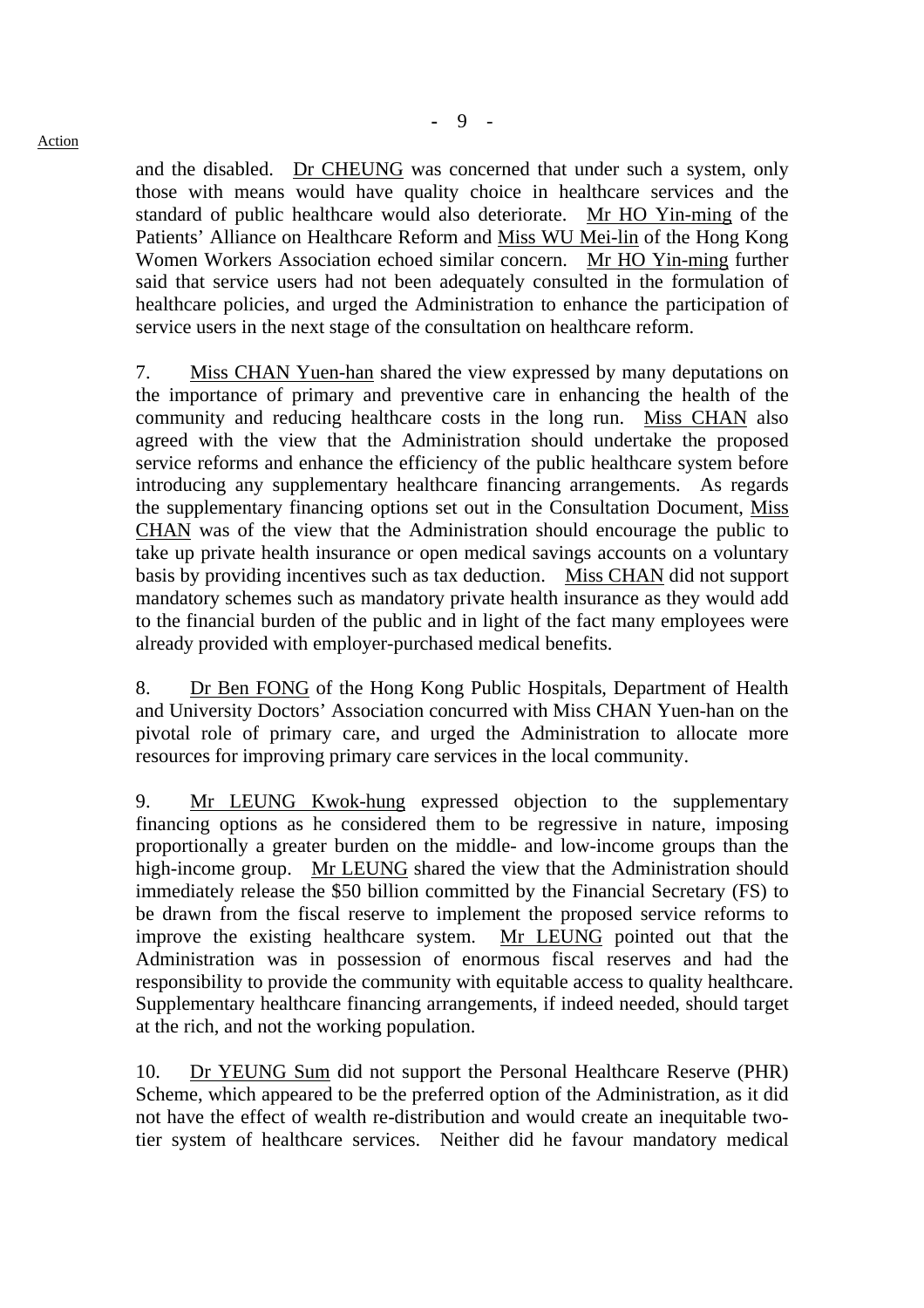#### Action

savings which did not pool health risks among the population nor voluntary private health insurance in view of its many shortcomings such as difficulty for the high-risk groups to get insured and huge increase in premium after a large claim payout. In his view, supplementary financing should be based on the following fundamental principles: (i) providing equitable access to quality healthcare to all; (ii) pooling and sharing of risks; and (iii) providing greater choice of services that tailored to the needs and preferences of individuals, irrespective of their financial circumstances. Guided by the above overriding principles, Dr YEUNG was of the view that general taxation should remain the primary funding source for healthcare services and social health insurance the secondary source. To avoid the shortcomings of private health insurance, the social health insurance scheme should be administered by the Government. Apart from injecting the \$50 billion pledged by FS into the social health insurance fund as a start-up capital, a certain percentage of the investment income from the Exchange Fund should also be apportioned to the fund on a regular basis to ensure that the contribution rate under the scheme was kept at an affordable level.

11. Mr WU Chi-wai of the Democratic Party criticized the supplementary financing options as imposing the main thrust of the financial burden on the middle class. Mr WU shared Dr YEUNG Sum's views that healthcare reforms should be in line with the fundamental principles of wealth re-distribution and enhancing patients' choice. Mr WU further said that private health insurance was not the only way to channel service demand to the private sector. The Administration could also achieve such by purchasing services from the private sector and subsidizing primary care services through vouchers.

12. Ms Audrey EU said that the proposed service reforms should be implemented expeditiously in the light of the general consensus in the community on the need to take them forward. Ms EU further pointed out that healthcare service reform was nothing new. It had been discussed for more than 10 years, and yet it seemed that nothing much had been achieved so far. She sought the deputations' views on the reasons for such.

13. Dr James CHENG of the Doctors' Union of United Christian Hospital said that the main reason for the deteriorating quality and level of public healthcare services was the lack of funding of HA.

14. Dr Ben FONG said that HA had been expanding rapidly since it was established in 1991. The number of HA staff had grown from some 30 000 to over 50 000, and the number of management positions had also increased significantly. Dr FONG considered that there was an urgent need to review the management structure and operation of HA to ensure that public funding on healthcare was being utilized efficiently and cost-effectively.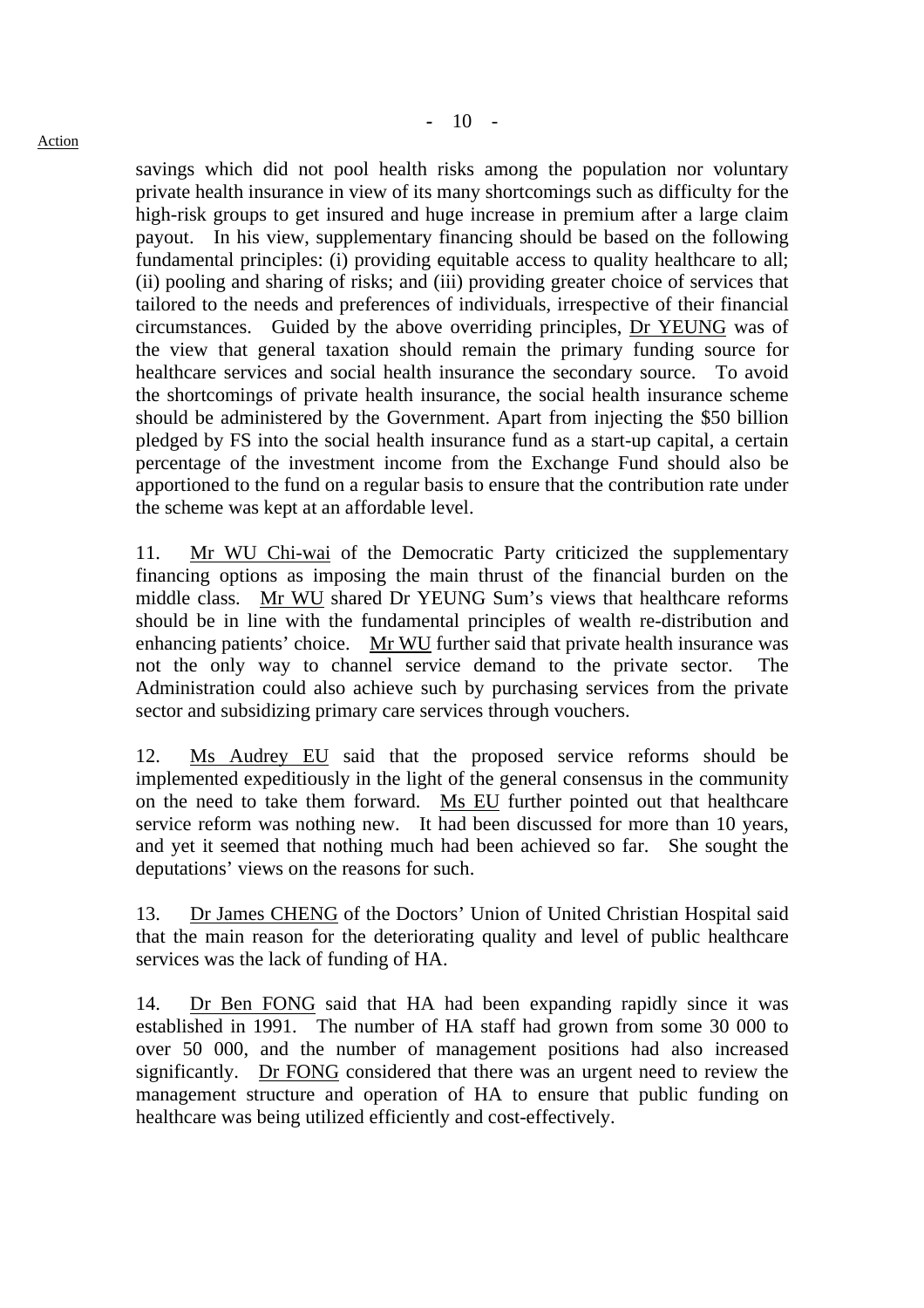15. Mr Benjamin KWONG of the Pharmaceutical Society of Hong Kong stressed that the Administration should legislate to tighten regulation on the private healthcare sector to enhance the quality of private healthcare services. Mr KWONG further said that to enhance the efficiency of the public healthcare system, the Administration should tackle the problem of uneven allocation of resources among hospital clusters and ensure that practices proven to be efficient and cost-effective were being adopted across-the-board by all hospital clusters.

16. Dr Joseph LEE said that all the past consultation papers on healthcare reform issued by the Administration had stressed the importance of preventive care in enhancing the health of the population and lowering the overall disease burden of the community. However, the fact remained that in terms of funding allocation, only about 15% of the total government funding on healthcare was allocated for disease prevention and preventive healthcare services, while the remaining 85% for curative care. For the current consultation exercise, enhancement of primary and preventive care was once again on the reform agenda, but emphasis was laid on family doctors and no mention was made on the role of different allied health professionals in strengthening primary and preventive care. Dr LEE invited the deputations' views on the proposal of enhancing primary care set out in the Consultation Document.

17. Dr Sally CHAN of the Hong Kong Society for Nursing Education said that injecting more resources and increasing the supply of healthcare professionals were key to the successful implementation of the proposal on strengthening primary care. Dr CHAN further said that the Administration should formulate a comprehensive health policy encompassing not only primary and preventive health services, but also other areas vital for the health and well being of the community such as work-life balance, food safety, environmental hygiene and air quality.

18. Mr Benjamin KWONG echoed the view that primary healthcare was only one of the key elements in enhancing the health of the community. More importantly, the Administration should formulate an all-encompassing health policy and incorporate health education into the core school curriculum. Mr KWONG further said that to enhance primary healthcare services, the Administration should strengthen the training of medical graduates on family medicine and legislate to provide for the professional recognition of allied health professionals.

19. Ms LI Kam-fung of 香港中藥師權益總公會 said that the Administration had been discriminatory to the development of Chinese medicine, as reflected in its unfair resources allocation. Little resources had been allocated for the Chinese medicine sector, and there was no Chinese medicine hospital. Ms LI stressed that any healthcare reform proposals, including those on supplementary financing, must give due recognition to the role of Chinese medicine practitioners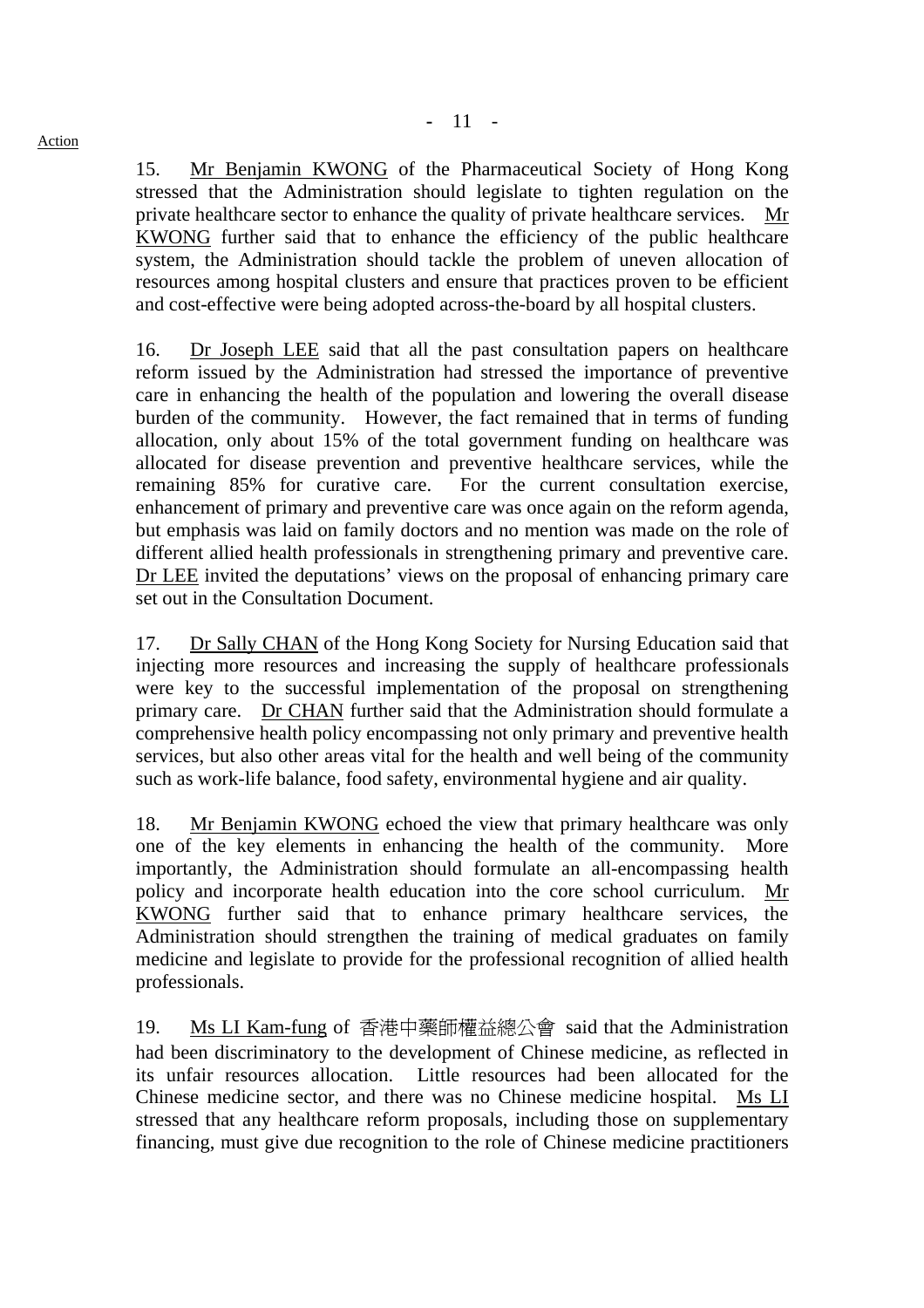#### in the healthcare system.

20. Mr Alan LEONG said that currently for every \$100 spent on healthcare, \$55 came from the public coffers while \$45 the private purse. Given the high share paid by private finance, the Administration must make out a strong case to require the public to fork out even more. The public was told by the Administration that they need to contribute more to sustain the healthcare system, but they were not told to where their contributions would go. Neither had the public been given any details on how the annual allocation of some \$30 billion to HA was spent. The lack of such vital information in the Consultation Document made it difficult for in-depth discussions to be conducted on healthcare reform and supplementary financing. Mr LEONG further said that it would be an oversimplification to say that when the population aged, money spent on healthcare would increase substantially. Both the Organisation for Economic Co-operation and Development (OECD) and the European Commission had statistics and projections which showed that increase in public healthcare expenditure due to ageing was only in the region of 0.4% to 0.7% per annum. Moreover, advancement in technology could reduce cost of treatment, thus cutting back on overall medical expenditure. In order to demonstrate its vision and conviction to deliver better healthcare services for the people, the Administration should be prepared to immediately implement the service reforms without supplementary financing. The Administration should also provide enough information to convince the public that the current funding allocation on public healthcare was spent efficiently without any wastage to facilitate meaningful discussion in the next stage of the consultation.

## Administration's response

21. Deputy Secretary for Food and Health (Health) Projects (DSFH(H)Projects) thanked the deputations and members for their views. In response to the comment made by some deputations and members on the lack of details in the Consultation Document, DSFH(H)Projects explained that as healthcare reform was a highly complex issue involving many different aspirations, values and decisions of society, a two-stage consultation approach was adopted to engage the public in taking forward the reform. In the first stage, the Administration intended to kick-start discussions by consulting the public on the concepts of the healthcare service reforms as well as the pros and cons of the various supplementary options. The Administration had so far already attended more than 100 forums organized by different sectors, and would attend some forty more such forums to listen to the views of the public on the Consultation Document. On the basis of the views received during the first-stage consultation, the Administration would formulate detailed proposals, including those on supplementary financing arrangements, to further seek the views of the public in the second stage of the consultation.

Action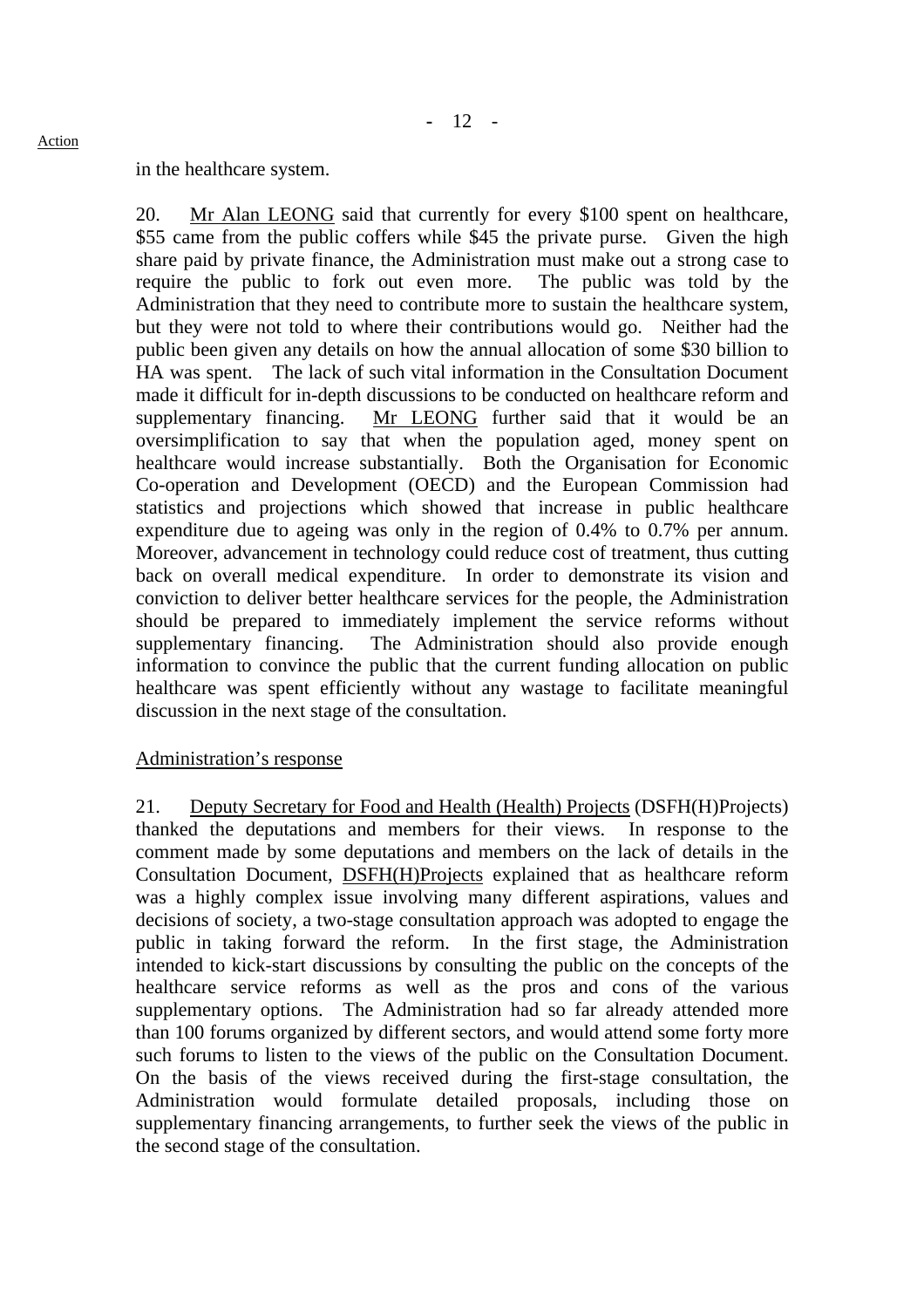22. In respect of the proposals on service reforms, DSFH(H)Projects said that the Administration noted that the community was generally supportive of the initiatives and would actively take them forward. In fact, preparation work for some of the service reform proposals had already started. For instance, various pilot projects for enhancing primary care and promoting public-private partnership in healthcare, such as purchase of primary care services from the private sector in Tin Shui Wai, introduction of primary care vouchers for the elderly, and subsidizing patients to receive cataract surgeries in the private sector were underway. Subject to the effectiveness of these pilot programmes, consideration would be given to extending their scope. DSFH(H)Projects further said that the Chief Executive (CE) had pledged to increase government expenditure on healthcare from 15% to 17% of recurrent expenditure. It was estimated that by 2011-2012, the actual amount of annual recurrent health expenditure would increase by about \$10 billion. These additional resources would be used to conduct preparatory work for healthcare service reforms as well as to cope with the growth in service needs in the coming few years. Notwithstanding the increase, the issue of the long-term sustainability of financing for healthcare would still need to be addressed due to the ageing population and rising medical costs.

23. Responding to the view raised by some members and deputations that the Administration's proposal on enhancing primary care had not laid sufficient emphasis on preventive care, DSFH(H)Projects said that this was not the case. As stated in the Consultation Document, the Administration was well aware that primary care was not just about the curing of episodic illnesses and greater emphasis should be put on preventive care and the promotion and protection of health through life-long, comprehensive and holistic healthcare. To this end, various proposals had been put forward to promote comprehensive primary care especially preventive care. First, it was proposed that basic models of primary care services, with emphasis on preventive care, for different age/gender groups would be developed to provide the public as well as the healthcare professions with a reference on what a comprehensive range of primary care services should cover. The Administration fully appreciated the important role of different healthcare professions in enhancing primary care, which would be taken into account when formulating the basic models for primary care services. Through developing and promoting basic models among the public and healthcare providers, coupled with other reforms to the service delivery model for primary care, the Administration hoped to bring about a paradigm shift that would put a much greater emphasis on preventive care. Second, given that family doctors were usually the first point of contact of individuals within the primary care system, the Administration had proposed to establish a family doctor register to facilitate individuals in choosing their primary care providers. Third, the Government was prepared to consider providing subsidies for individuals to receive preventive care to encourage the provision and uptake of preventive care.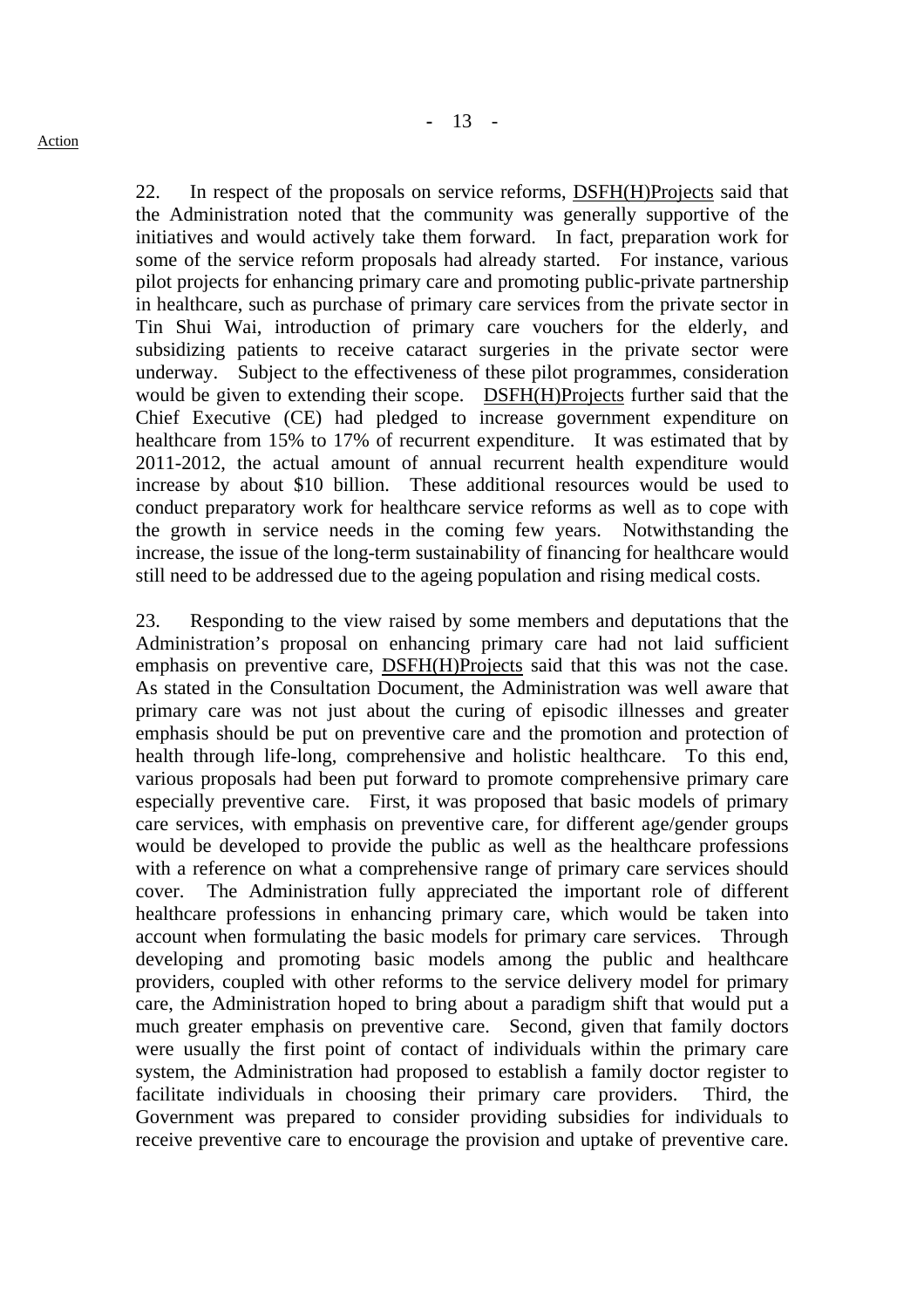Action

DSFH(H)Projects further said to take forward implementation of the proposals on enhancing primary care, a working group would be set up after the first-stage consultation to further develop and map out details of the relevant proposals with the involvement of the medical professions in the public and private sectors as well as other relevant professions and stakeholders.

24. In response to the query raised by some members and deputations on the accuracy of the projections on future healthcare expenditure contained in the Consultation Document, DSFH(H)Projects said that ageing population and rising medical costs were major challenges faced by all economically advanced countries, and Hong Kong was no exception. It was projected that over the period of 2004 to 2033, ageing population and rising medical costs would rise on an average of 1.2% and 1.0% respectively per year faster than the real growth of the economy, meaning that in aggregate public health expenditure would increase at an annualized rate of 2.2% over and above real GDP. DSFH(H)Projects further pointed out that such a trend was evident both locally and in many other advanced economies. A 2006 review showed that public health expenditures of OECD countries generally grew 1% per annum faster than income over the past two decades. In Hong Kong, the average annual real growth in public healthcare expenditure (8.9%) had outstripped that of economic growth (4.2%) by 4.7% during the period between 1990 and 2004. DSFH(H)Projects further said that while it was recognized that enhancement in primary care should go some way towards dampening the growth rate of healthcare expenditure, the trend remained that healthcare expenditure would grow faster than the economy and there was a need to embark on fundamental reforms to both service delivery and financing arrangements of the healthcare system in a comprehensive manner to ensure the long term sustainability of the healthcare system.

25. DSFH(H)Projects stressed that the Administration was open-minded on the supplementary financing arrangements to be adopted and was willing to consider other supplementary financing options, in addition to those set out in the Consultation Document. DSFH(H)Projects further said that irrespective of the supplementary financing arrangements to be introduced, the Government would continue to be the major financing source for healthcare and would uphold its long-established public healthcare policy that no one would be denied adequate healthcare through lack of means.

26. There being no other business, the meeting ended at 12:55 pm.

Council Business Division 2 Legislative Council Secretariat 25 September 2008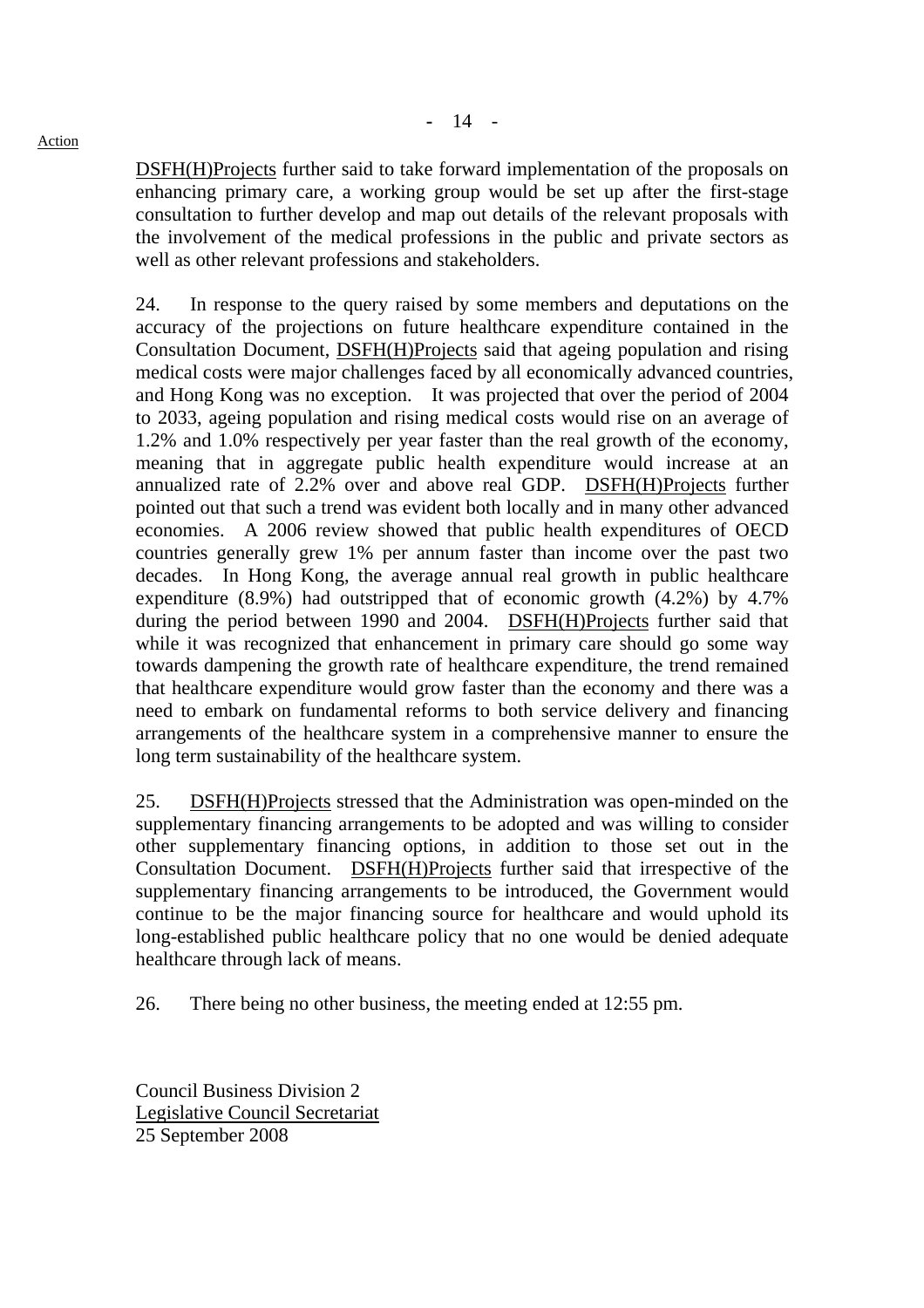# **Panel on Health Services**

# **Summary of views given by deputations/individuals on the Healthcare Reform Consultation Document entitled "Your Health, Your Life" at the special meeting on 17 May 2008**

| Organization/individual<br>[LC Paper No. of submission]                           | <b>Views</b>                                                                                                                                                                                                                                                                                             |
|-----------------------------------------------------------------------------------|----------------------------------------------------------------------------------------------------------------------------------------------------------------------------------------------------------------------------------------------------------------------------------------------------------|
| <b>Association of Hong Kong Nursing Staff</b><br>LC Paper No. CB(2)1966/07-08(01) | In its proposal on enhancing primary care, the Administration lays emphasis only on<br>family doctors and has failed to mention the important role of other primary healthcare<br>professionals, such as nurses, physiotherapists, chiropractors and pharmacists, in<br>improving primary care services. |
|                                                                                   | Expresses concern that the Personal Healthcare Reserve (PHR) option will create a two-<br>tier system under which the insured and the uninsured patients will receive different<br>quality of healthcare services.                                                                                       |
| <b>Democratic Party</b><br>LC Paper No. CB(2)1982/07-08(01)                       | General taxation should remain as the primary funding source for public healthcare<br>services. The supplementary financing option to be adopted should be in line with the<br>following principles -                                                                                                    |
|                                                                                   | providing the community with equitable access to the same standard of healthcare<br>(a)<br>services;                                                                                                                                                                                                     |
|                                                                                   | pooling and sharing of risk;<br>(b)                                                                                                                                                                                                                                                                      |
|                                                                                   | the rich pays more, and the poor pays less; and<br>(c)                                                                                                                                                                                                                                                   |
|                                                                                   | providing all patients, irrespective of their means, with wider choice of healthcare<br>(d)<br>services.                                                                                                                                                                                                 |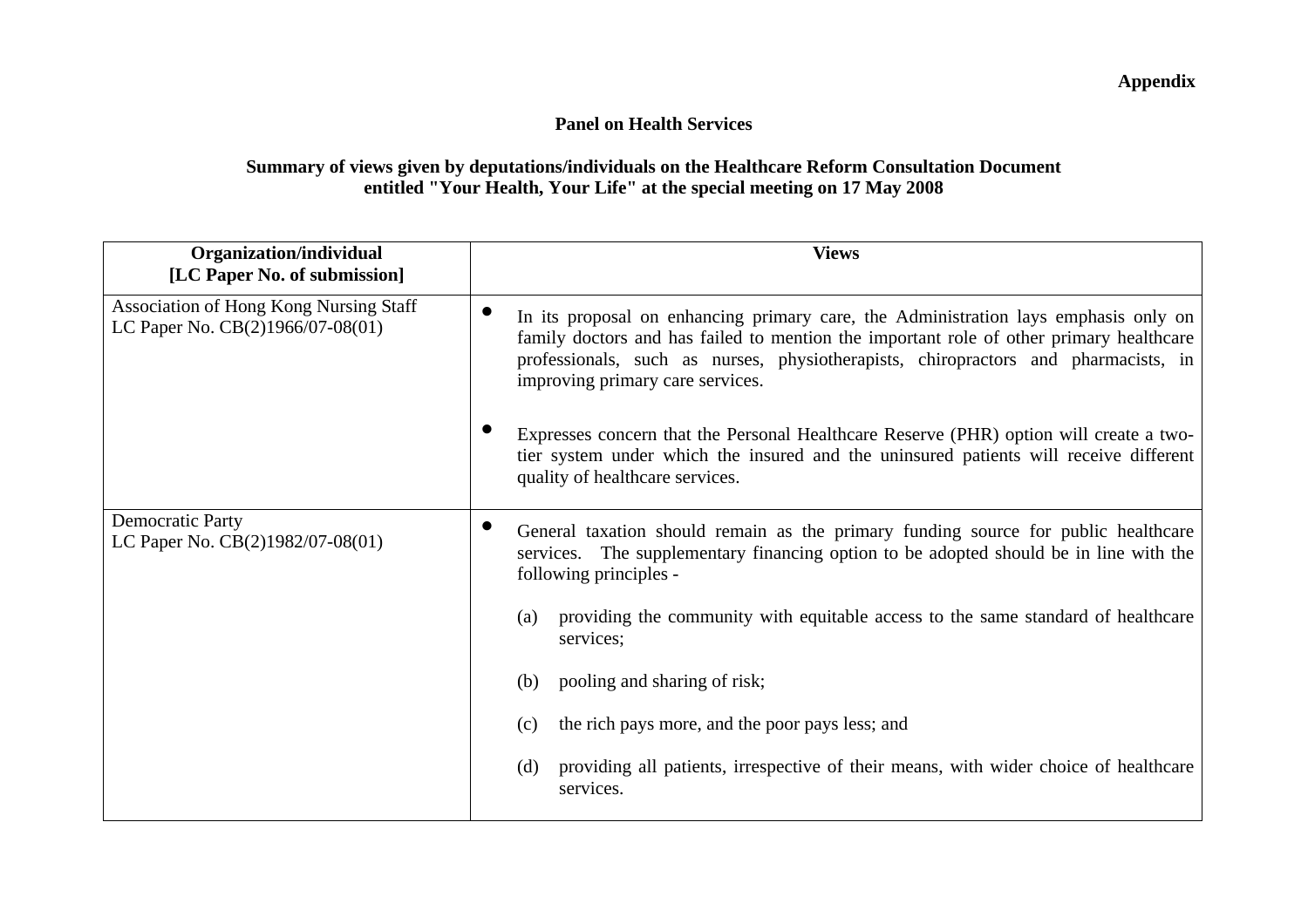| Organization/individual<br>[LC Paper No. of submission]                                 | <b>Views</b>                                                                                                                                                                                                                                                                                                                                                                                                                                                                                              |
|-----------------------------------------------------------------------------------------|-----------------------------------------------------------------------------------------------------------------------------------------------------------------------------------------------------------------------------------------------------------------------------------------------------------------------------------------------------------------------------------------------------------------------------------------------------------------------------------------------------------|
|                                                                                         | No matter which supplementary financing option is to be adopted, the Administration<br>should impose tighter regulation on private health insurers and service providers, and cap<br>the total amount of supplementary financing to be contributed by the public each year.                                                                                                                                                                                                                               |
|                                                                                         | Proposes using the \$50 billion committed by the Financial Secretary (FS) to be drawn<br>from the fiscal reserve to set up a healthcare reserve fund. Half of the annual investment<br>income of the Exchange Fund should be injected into the reserve fund to provide a stable<br>source of income for financing healthcare services. Such a fund will also provide a<br>cushion against future increases in the amount of contribution required to be made by the<br>public to supplementary financing. |
|                                                                                         | The Administration should enhance the participation of representatives of patient<br>organizations and elected representatives of the public in formulating proposals for the<br>next stage of the consultation.                                                                                                                                                                                                                                                                                          |
| Hong Kong Private Hospitals Association                                                 | With over 90% of the hospital services being provided by the public sector, resources in<br>the public sector are stretched to the limit and cannot meet the demand in time. The<br>private sector is eager to expand its hospital services to relieve the heavy demand on the<br>public sector. The Administration should formulate concrete support measures to assist the<br>expansion and development of private hospital services.                                                                   |
|                                                                                         | If mandatory health insurance is to be adopted as a source of supplementary financing, the<br>insurance scheme should be run by the Government so as to allay the public's misgivings<br>about private insurers.                                                                                                                                                                                                                                                                                          |
| Hong Kong Public Hospitals, Department of<br>Health and University Doctors' Association | $\bullet$<br>Supports the proposal on enhancing primary care.                                                                                                                                                                                                                                                                                                                                                                                                                                             |
|                                                                                         | The Administration has not made out a strong case for the introduction of supplementary                                                                                                                                                                                                                                                                                                                                                                                                                   |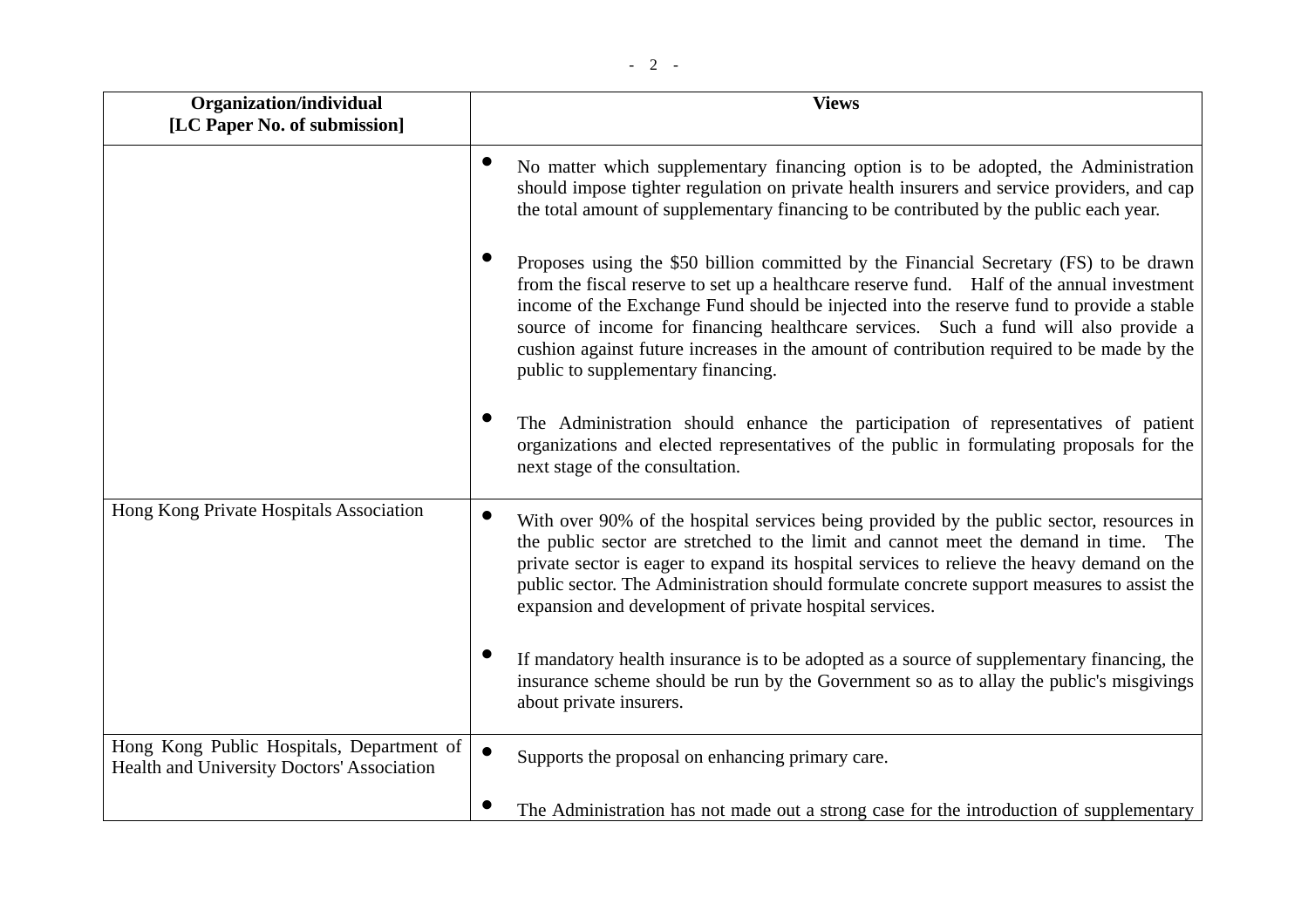| Organization/individual<br>[LC Paper No. of submission] | <b>Views</b>                                                                                                                                                                                                                                                                                            |
|---------------------------------------------------------|---------------------------------------------------------------------------------------------------------------------------------------------------------------------------------------------------------------------------------------------------------------------------------------------------------|
|                                                         | financing, considering that Hong Kong's public healthcare expenditure as a share of its<br>Gross Domestic Product (GDP) is low compared to other developed countries, and that<br>currently about half of the total healthcare expenses already come from the private purse.                            |
|                                                         | Supports the supplementary financing option of encouraging the public to take out private<br>health insurance on a voluntary basis by offering incentives like tax deduction.                                                                                                                           |
|                                                         | Mandatory private health insurance has the tendency to encourage overuse of healthcare<br>services.                                                                                                                                                                                                     |
| Hong Kong Society for Nursing Education                 | Supports the service reform proposals on enhancing primary care, developing a<br>territory-wide electronic health record sharing system and strengthening public healthcare<br>safety net.                                                                                                              |
|                                                         | The Administration's proposal on enhancing primary care focuses on the role of family<br>doctors and has not given due recognition to the important role played by other primary<br>healthcare providers such as nurses.                                                                                |
|                                                         | It is important to ensure that there is adequate supply of healthcare professionals to meet<br>In view of the acute shortage of nurses, the<br>the increasing future demand.<br>Administration should increase the number of places in nursing programmes funded by<br>the University Grants Committee. |
| 西貢將軍澳長者醫療關注聯盟                                           | The Administration should not cap its healthcare expenditure.<br>In formulating its<br>healthcare reform proposals, the Administration should have regard to the needs of the                                                                                                                           |

healthcare services for the underprivileged.

underprivileged groups such as the elderly, and should not reduce its commitment to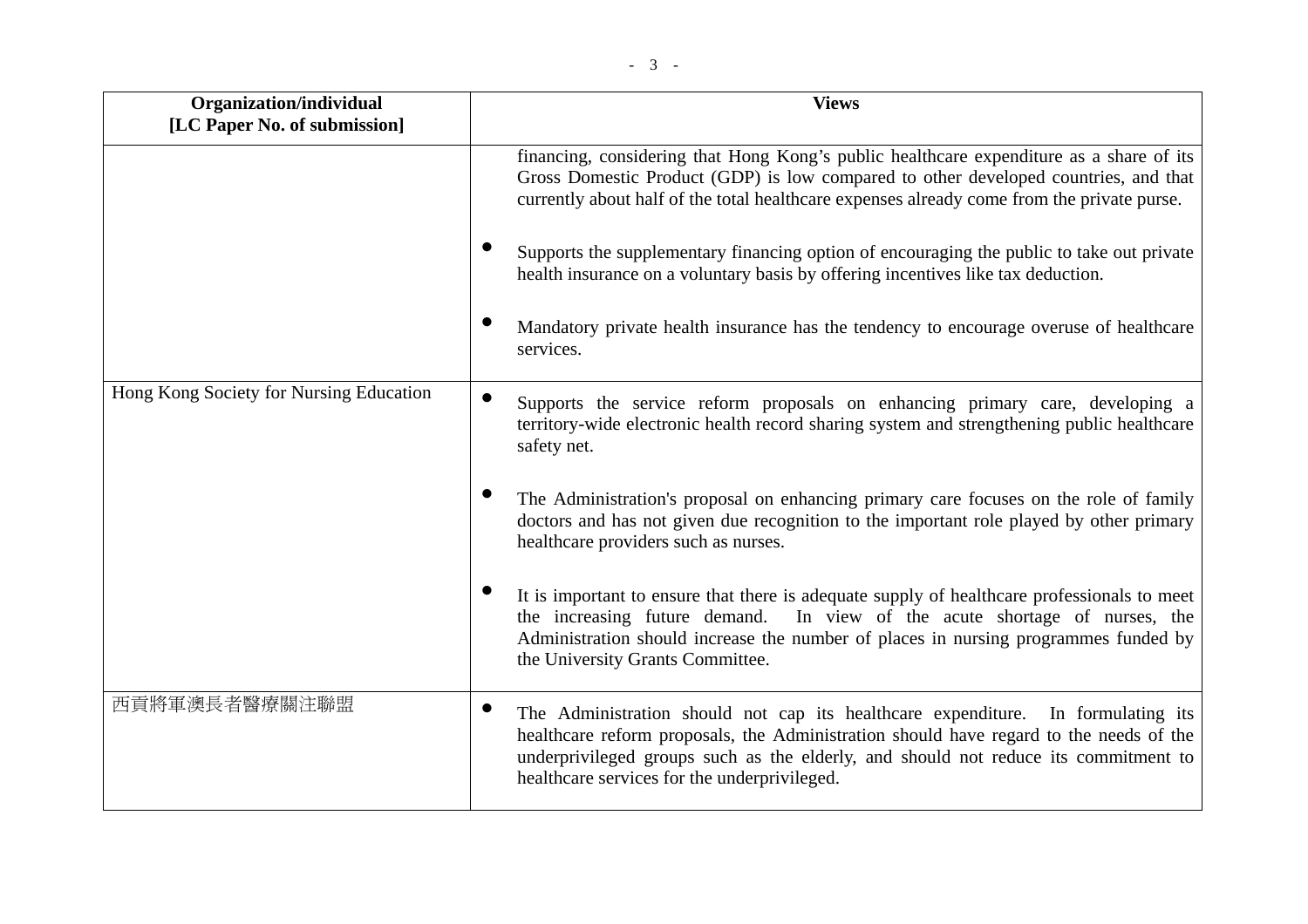| Organization/individual<br>[LC Paper No. of submission]                     | <b>Views</b>                                                                                                                                                                                                                                                                                                                                                                                                                                                                              |
|-----------------------------------------------------------------------------|-------------------------------------------------------------------------------------------------------------------------------------------------------------------------------------------------------------------------------------------------------------------------------------------------------------------------------------------------------------------------------------------------------------------------------------------------------------------------------------------|
|                                                                             | The Administration should expeditiously address the problem of long waiting time for<br>public specialist services and improve dental services for the elderly.                                                                                                                                                                                                                                                                                                                           |
| Patients' Alliance on Healthcare Reform<br>LC Paper No. CB(2)1966/07-08(02) | $\bullet$<br>The Consultation Document lacks information on how the Government will spend the<br>funds generated from supplementary healthcare financing. There is also a lack of clear<br>directions and concrete targets for the healthcare reform.                                                                                                                                                                                                                                     |
|                                                                             | Recommends that -                                                                                                                                                                                                                                                                                                                                                                                                                                                                         |
|                                                                             | the service reforms proposed in the Consultation Document should be implemented<br>(a)<br>immediately to improve the shortcomings in the present healthcare system;                                                                                                                                                                                                                                                                                                                       |
|                                                                             | the increasing healthcare expenditure should be met by (a) adjusting tax rates and<br>(b)<br>tax bands with a view to achieving wealth re-distribution and (b) setting up a<br>healthcare reserve fund, with a certain portion of any annual budget surplus to be<br>allocated to the reserve fund;                                                                                                                                                                                       |
|                                                                             | a personal limit on medical expenses for individual patients (10% of annual income)<br>(c)<br>should be introduced as part of the safety net mechanism; and                                                                                                                                                                                                                                                                                                                               |
|                                                                             | the representation of patient organizations in the consultation machinery on<br>(d)<br>healthcare reform should be enhanced.                                                                                                                                                                                                                                                                                                                                                              |
| Civic Party                                                                 | The Consultation Document lacks vital information for meaningful discussion. For<br>instance, it does not have information on where the funds generated from any<br>supplementary healthcare financing scheme will go, and whether the current funding on<br>public healthcare has been spent in a cost-effective manner. The six supplementary<br>financing options also lack details. The Administration has yet to make out a strong case<br>on why supplementary financing is needed. |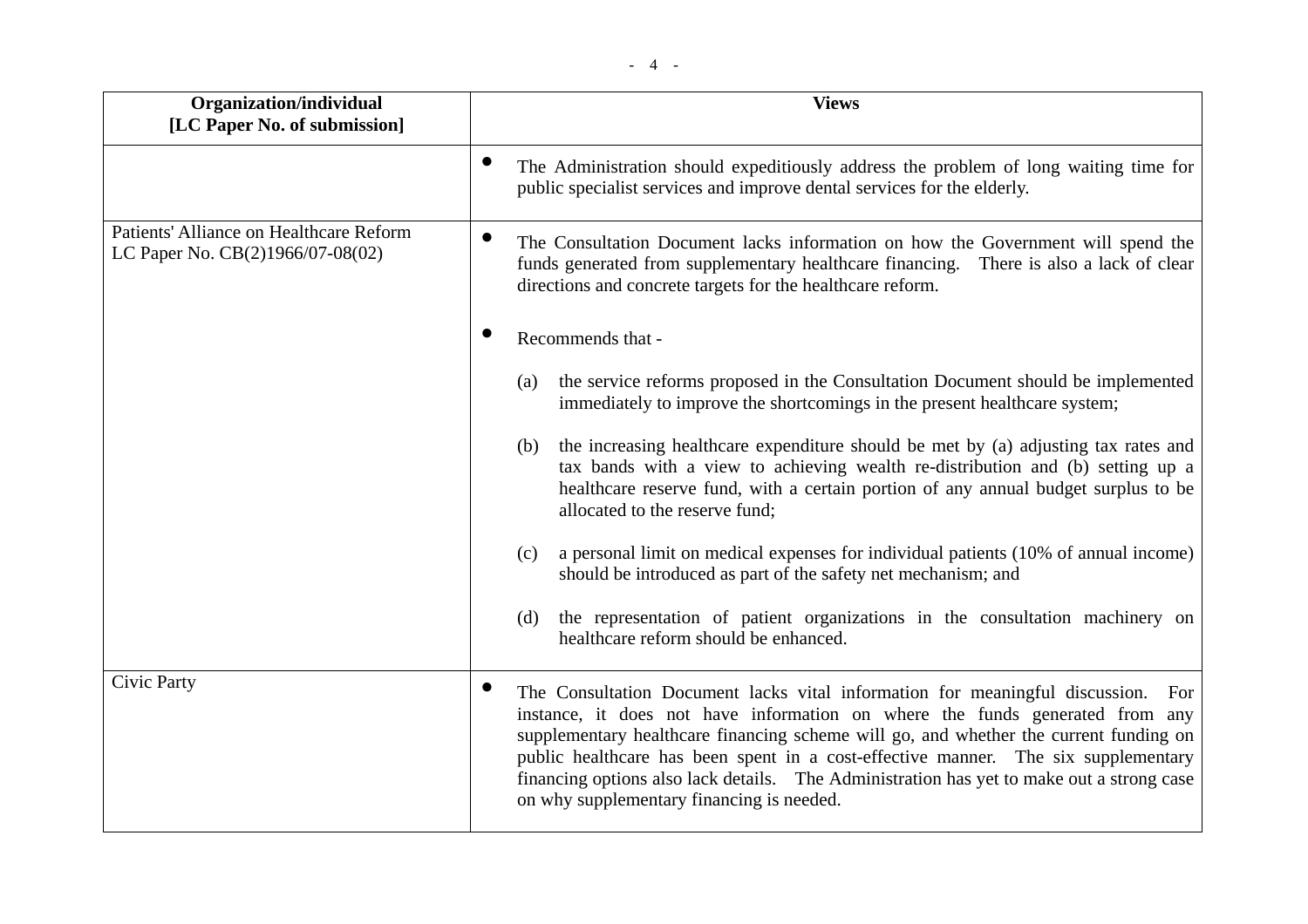| Organization/individual<br>[LC Paper No. of submission]                        | <b>Views</b>                                                                                                                                                                                                                                                                                                                                                                                                                                                                                                                 |
|--------------------------------------------------------------------------------|------------------------------------------------------------------------------------------------------------------------------------------------------------------------------------------------------------------------------------------------------------------------------------------------------------------------------------------------------------------------------------------------------------------------------------------------------------------------------------------------------------------------------|
|                                                                                |                                                                                                                                                                                                                                                                                                                                                                                                                                                                                                                              |
|                                                                                | It is an oversimplification for the Administration to say that an ageing population will<br>invariably bring about substantial increase in healthcare expenditure. Statistics from the<br>Organisation for Economic Co-operation and Development and the European Commission<br>show that increase in healthcare expenditure due to ageing is only in the region of 0.4% to<br>0.7% per annum. Also, advancement in medical technology can reduce cost of<br>treatment, thus cutting back on overall healthcare expenditure. |
| <b>Bauhinia Foundation Research Centre</b><br>LC Paper No. CB(2)1966/07-08(03) | The Consultation Document lacks specific health targets as well as clear directions and<br>strategies on how to achieve such. Details on the six supplementary healthcare financing<br>options are also missing. Further details are needed to facilitate informed deliberations<br>at the community level.                                                                                                                                                                                                                  |
|                                                                                | Supports the need to strengthen primary care which should not be limited to the role of<br>medical doctors, but should also involve other primary healthcare professionals.<br>There<br>seems to be a lack of plans in manpower planning for enhancing primary care.                                                                                                                                                                                                                                                         |
|                                                                                | Supports the proposals on promoting public-private partnership in healthcare and<br>strengthening public healthcare safety net.                                                                                                                                                                                                                                                                                                                                                                                              |
|                                                                                | Strongly supports the proposal to develop the electronic health record sharing system to<br>promote better integration of different healthcare services for the benefit of individual<br>patients.                                                                                                                                                                                                                                                                                                                           |
| Momentum 107                                                                   | The need for supplementary healthcare financing is premised on the narrow assumption<br>that the proportion of elders in the population will increase significantly by 2033 and that<br>the elderly population will have much greater healthcare needs. However, this<br>assumption may prove to be wrong as the demographic structure of a place can be<br>changed through immigration policies and other means.                                                                                                            |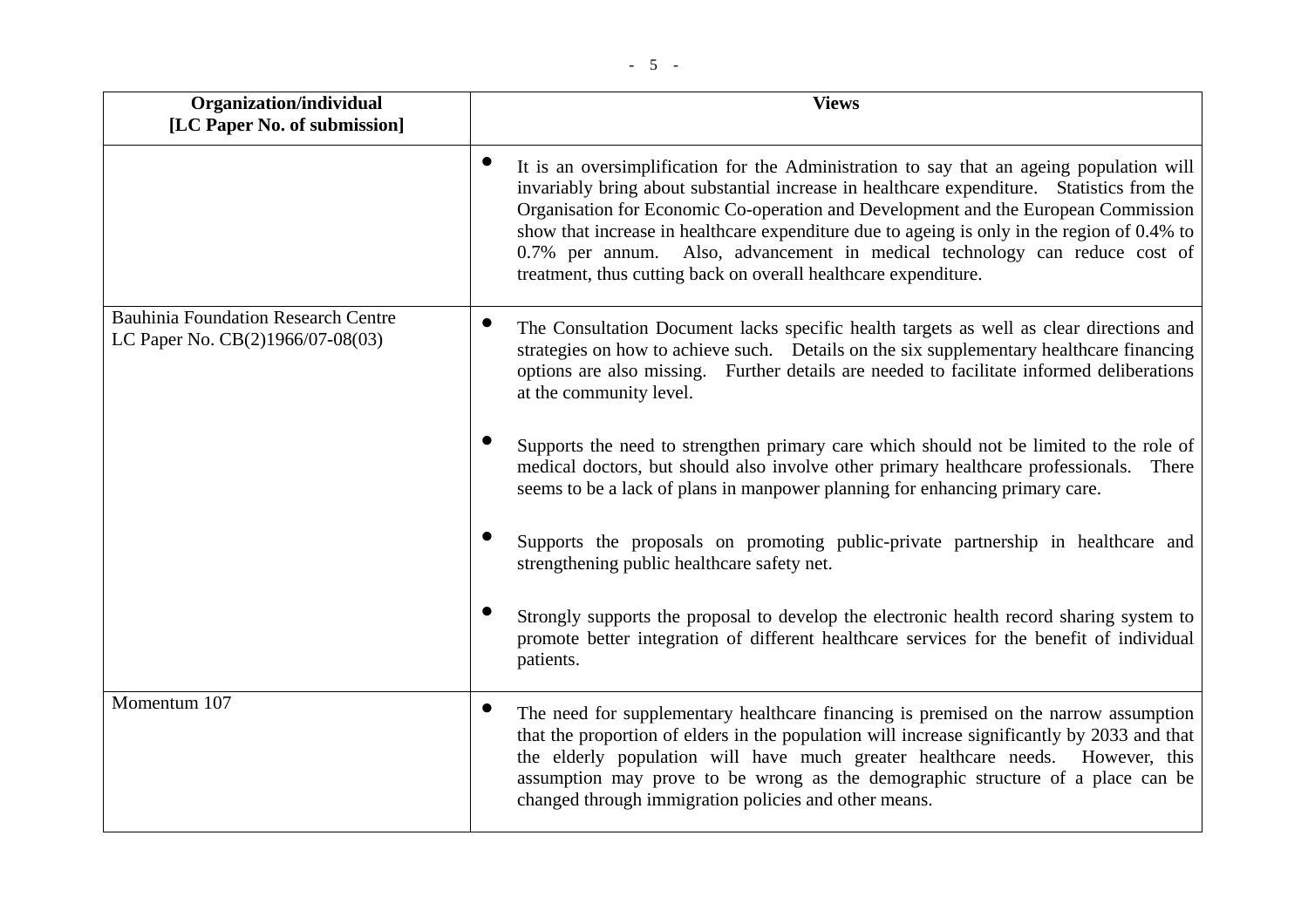| Organization/individual                                                                                | <b>Views</b>                                                                                                                                                                                                                                                                                                                                                                                                                                                       |
|--------------------------------------------------------------------------------------------------------|--------------------------------------------------------------------------------------------------------------------------------------------------------------------------------------------------------------------------------------------------------------------------------------------------------------------------------------------------------------------------------------------------------------------------------------------------------------------|
| [LC Paper No. of submission]                                                                           |                                                                                                                                                                                                                                                                                                                                                                                                                                                                    |
|                                                                                                        | Objects to supplementary financing arrangements involving mandatory private health<br>insurance as it provides incentives for overuse of healthcare services, and imposes an<br>additional financial burden on the working population who are already required to<br>contribute to the Mandatory Provident Fund Scheme. Concern is also raised about rising<br>insurance premium.                                                                                  |
| Justice & Peace Commission of Hong Kong<br><b>Catholic Diocese</b><br>LC Paper No. CB(2)1966/07-08(04) | Queries the need for supplementary financing for healthcare services. Hong Kong's<br>public healthcare expenditure, either as a share of GDP or of total government<br>expenditure, is low compared to other developed countries and the Government should be<br>able to meet future healthcare expenditure without introducing supplementary financing.<br>The accuracy of the Administration's projections on future healthcare expenditure is also<br>doubtful. |
|                                                                                                        | Should supplementary financing arrangements be introduced, such arrangements should<br>be in line with the principle of wealth-redistribution and ensure adequate protection for the<br>underprivileged groups such as the low-income and chronic patients.                                                                                                                                                                                                        |
|                                                                                                        | The Administration should immediately implement the service reform proposals<br>irrespective of the outcome of the discussions on supplementary financing.                                                                                                                                                                                                                                                                                                         |
|                                                                                                        | The consultation period should be extended for three months to allow more time for the<br>public to obtain a better understanding of the service reform proposals and supplementary<br>financing options set out in the Consultation Document.                                                                                                                                                                                                                     |
| Labour Right Commune<br>LC Paper No. CB(2)1982/07-08(02)<br><b>Chinese Grey Power</b>                  | It is incumbent upon the Administration to ensure equitable access to quality healthcare by<br>all. The Government is trying to shift its responsibility for providing healthcare services<br>by introducing supplementary healthcare financing.                                                                                                                                                                                                                   |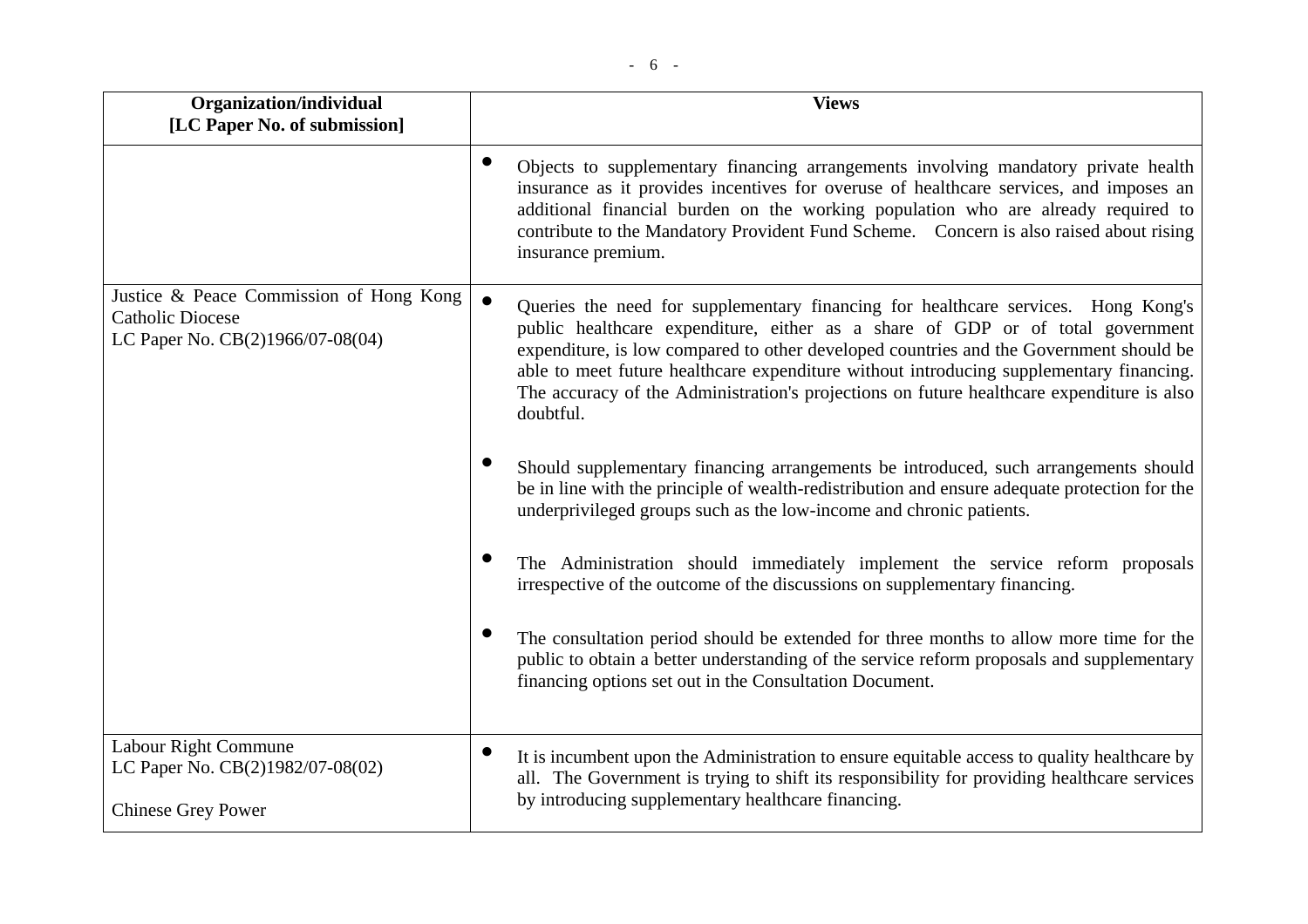| Organization/individual<br>[LC Paper No. of submission]                     | <b>Views</b>                                                                                                                                                                                                                                                                                                                                                                                                                                  |
|-----------------------------------------------------------------------------|-----------------------------------------------------------------------------------------------------------------------------------------------------------------------------------------------------------------------------------------------------------------------------------------------------------------------------------------------------------------------------------------------------------------------------------------------|
| LC Paper No. CB(2)1966/07-08(05)                                            | Transparency in the operation of HA should be enhanced by establishing a mechanism for<br>the public to monitor the efficiency of HA in using its annual funding allocation.                                                                                                                                                                                                                                                                  |
|                                                                             | Expresses concern that some of the supplementary financing options, such as mandatory<br>private health insurance and PHR scheme, will create an unfair system whereby the<br>uninsured, such as the low-income and the elderly, will get lower quality healthcare<br>services than the insured.                                                                                                                                              |
| Hong Kong Christian Institute<br>LC Paper No. CB(2)1982/07-08(03)           | Instead of focusing on future increase in the costs for medical treatment and the need for<br>Administration<br>financing,<br>the<br>should<br>critically<br>supplementary<br>review<br>the<br>cost-effectiveness and efficiency of HA, as well as the allocation of resources in the<br>existing healthcare system with a view to laying more emphasis on primary and<br>preventive care which can help reduce health cost in the long-term. |
|                                                                             | Criticizes the Administration for using a scare tactic to make the public contribute<br>money to supplementary financing, by stressing in the Consultation Document that if<br>nothing is done to the existing healthcare financing arrangements, the Government<br>will have to raise tax substantially or reduce funding for other public services.                                                                                         |
|                                                                             | The Administration should withdraw the Consultation Document and further consult the<br>public on the scope and mode of consultation before re-launching the consultation on<br>healthcare reform.                                                                                                                                                                                                                                            |
| The Pharmaceutical Society of Hong Kong<br>LC Paper No. CB(2)1982/07-08(04) | The public is asked to contribute to supplementary financing without knowing what they<br>will get in return. The Consultation lacks information on future service delivery model,<br>quality assurance mechanism and healthcare manpower planning.                                                                                                                                                                                           |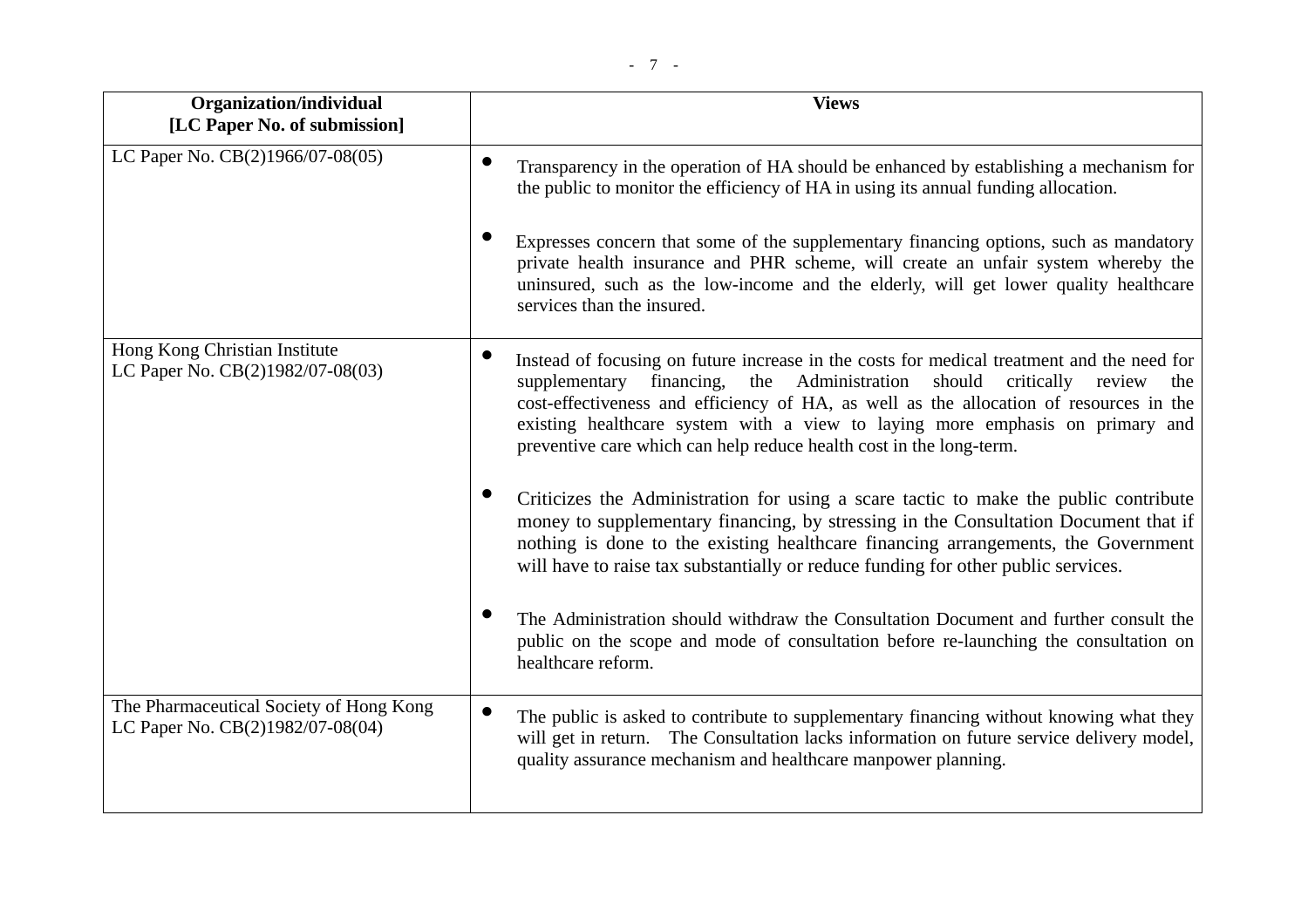| Organization/individual<br>[LC Paper No. of submission] | <b>Views</b>                                                                                                                                                                                                                                                                                              |
|---------------------------------------------------------|-----------------------------------------------------------------------------------------------------------------------------------------------------------------------------------------------------------------------------------------------------------------------------------------------------------|
|                                                         | $\bullet$<br>The Consultation Document focuses on curative care and does not put sufficient emphasis<br>on preventive care. The Administration should formulate a comprehensive health policy<br>to guide the development of the healthcare system and the finance it incurs.                             |
|                                                         | The middle class will be the biggest loser if supplementary financing is introduced.                                                                                                                                                                                                                      |
| eHealth Consortium                                      | The development of a territory-wide electronic health record sharing system is<br>fundamental to the enhancement of primary care as well as development of public-private<br>partnership in provision of healthcare services.                                                                             |
|                                                         | Urges the Government to promote and assist the development of electronic health record<br>system in the private sector, for instance, by providing advice on information security,<br>legal implications and technical standards, etc.                                                                    |
| <b>United Social Service Centre</b>                     | Expresses reservations about the supplementary financing options involving private health<br>insurance, in view of the administrative costs involved and that underprivileged groups<br>(such as the disabled and the low-income) and chronic patients may not be able to<br>participate in such schemes. |
|                                                         | General taxation should be the primary source for meeting healthcare expenses.                                                                                                                                                                                                                            |
| Association for the Promotion of Family<br>Harmony      | $\bullet$<br>Objects to the six supplementary financing options for the following reasons -                                                                                                                                                                                                               |
|                                                         | they fail to realize the principle of wealth-redistribution, i.e. requiring those with<br>(a)<br>higher income to pay more for healthcare subsidizing those with lower income;                                                                                                                            |
|                                                         | they impose a heavy financial burden on the middle class;<br>(b)                                                                                                                                                                                                                                          |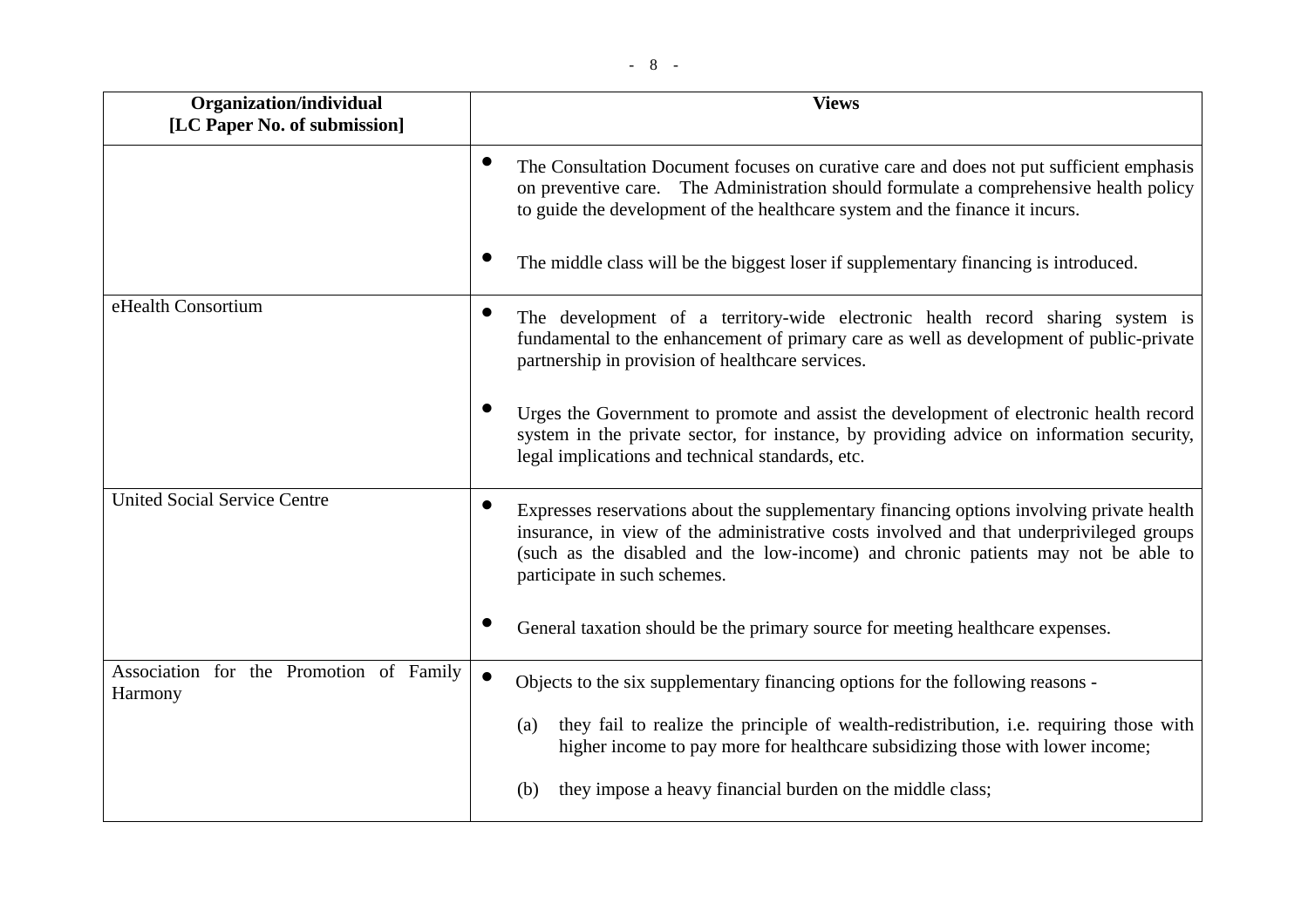| Organization/individual<br>[LC Paper No. of submission] | <b>Views</b>                                                                                                                                                                                                                                                                                                             |
|---------------------------------------------------------|--------------------------------------------------------------------------------------------------------------------------------------------------------------------------------------------------------------------------------------------------------------------------------------------------------------------------|
|                                                         | options such as voluntary and mandatory private health insurance and medical<br>(c)<br>savings may encourage overuse of healthcare services; and<br>the out-of-pocket payments option will render medical fees unaffordable for those<br>(d)<br>with income above the safety net level.                                  |
|                                                         | Criticizes the Administration for waiving the hotel accommodation tax and the exemption<br>of duties on wine, beer and all other alcoholic beverages in the 2008-2009 Budget on the<br>one hand and asking the public to contribute to public financing on the other.                                                    |
| Central and Western Democratic Power                    | The Administration should expeditiously implement the proposed service reforms to<br>improve the shortcomings and efficiency of the present healthcare system before<br>discussing supplementary financing.                                                                                                              |
|                                                         | It is the responsibility of the Government to provide quality healthcare for the whole<br>community, and the Administration should not shirk its responsibility for resolving the<br>healthcare financing problem to the middle class.                                                                                   |
|                                                         | Does not favour any of the six supplementary financing options. Proposes to meet future<br>healthcare expenditure by setting up a government-funded healthcare reserve fund (for<br>instance, by injecting a certain portion of any budget surplus and investment income of the<br>Exchange Fund into the reserve fund). |
| Sham Shui Po Community Association                      | Objects to the six supplementary financing options, which are only means through which<br>the Administration tries to shirk its responsibility for funding healthcare services.                                                                                                                                          |
|                                                         | Expresses reservation about the shortcomings of private health insurance (e.g. exclusion<br>of pre-existing medical conditions, difficulty for the elderly to get insured, and disputes<br>between insurers and insurees over the exact coverage and the exclusion of the insurance).                                    |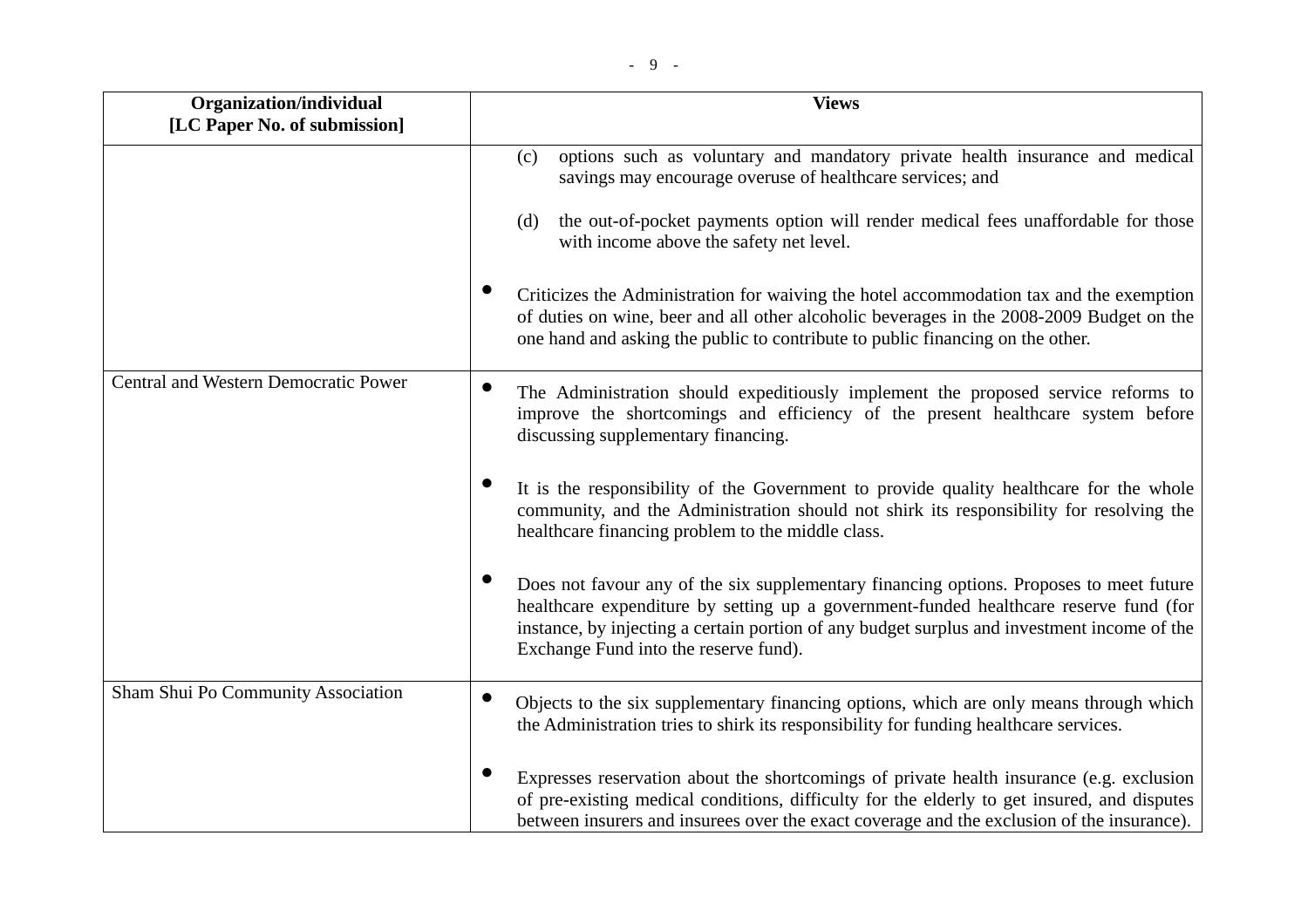| Organization/individual<br>[LC Paper No. of submission]                 | <b>Views</b>                                                                                                                                                                                                                                                                                                                                                                                                                                                                              |
|-------------------------------------------------------------------------|-------------------------------------------------------------------------------------------------------------------------------------------------------------------------------------------------------------------------------------------------------------------------------------------------------------------------------------------------------------------------------------------------------------------------------------------------------------------------------------------|
|                                                                         | The Administration should raise the profits tax rate to generate more revenue for<br>healthcare expenditure.                                                                                                                                                                                                                                                                                                                                                                              |
| Hong Kong Women Workers Association<br>LC Paper No. CB(2)1982/07-08(05) | The Consultation Document fails to address the problem of lack of community support for<br>carers of patients, who are predominantly women, and to provide information on how HA<br>spends its funding allocation, the latter of which is essential for monitoring the<br>cost-effectiveness and efficiency of HA. There is also a lack of emphasis on the<br>importance of wealth re-distribution which should be the overriding principle in<br>considering the financing arrangements. |
|                                                                         | Does not favour any of the six supplementary financing options. Private insurers operate<br>for profit and the public will not be provided with adequate healthcare protection under<br>private health insurance. In addition, contributory financing schemes will increase the<br>financial burden of the public.                                                                                                                                                                        |
|                                                                         | Supports maintaining the current system whereby healthcare expenditure is funded by tax<br>revenue, as it is the best means to achieve wealth re-distribution. Where necessary, the<br>Administration should increase funding allocation for healthcare services.                                                                                                                                                                                                                         |
|                                                                         | The Administration should immediately release the \$50 billion committed by FS to<br>implement the proposed service reforms.                                                                                                                                                                                                                                                                                                                                                              |
| Mr MAK Kwok-fung, Michael<br>LC Paper No. CB(2)1922/07-08(01)           | ●<br>Instead of expending its efforts on supplementary financing, the Administration should<br>focus on enhancing primary care which can reduce the need for expensive, specialist-led<br>hospital care, thereby reducing health cost, increasing efficiency of the healthcare system,<br>and enhancing the health and well-being of the community. The \$50 billion committed<br>by FS should be used for strengthening primary care.                                                    |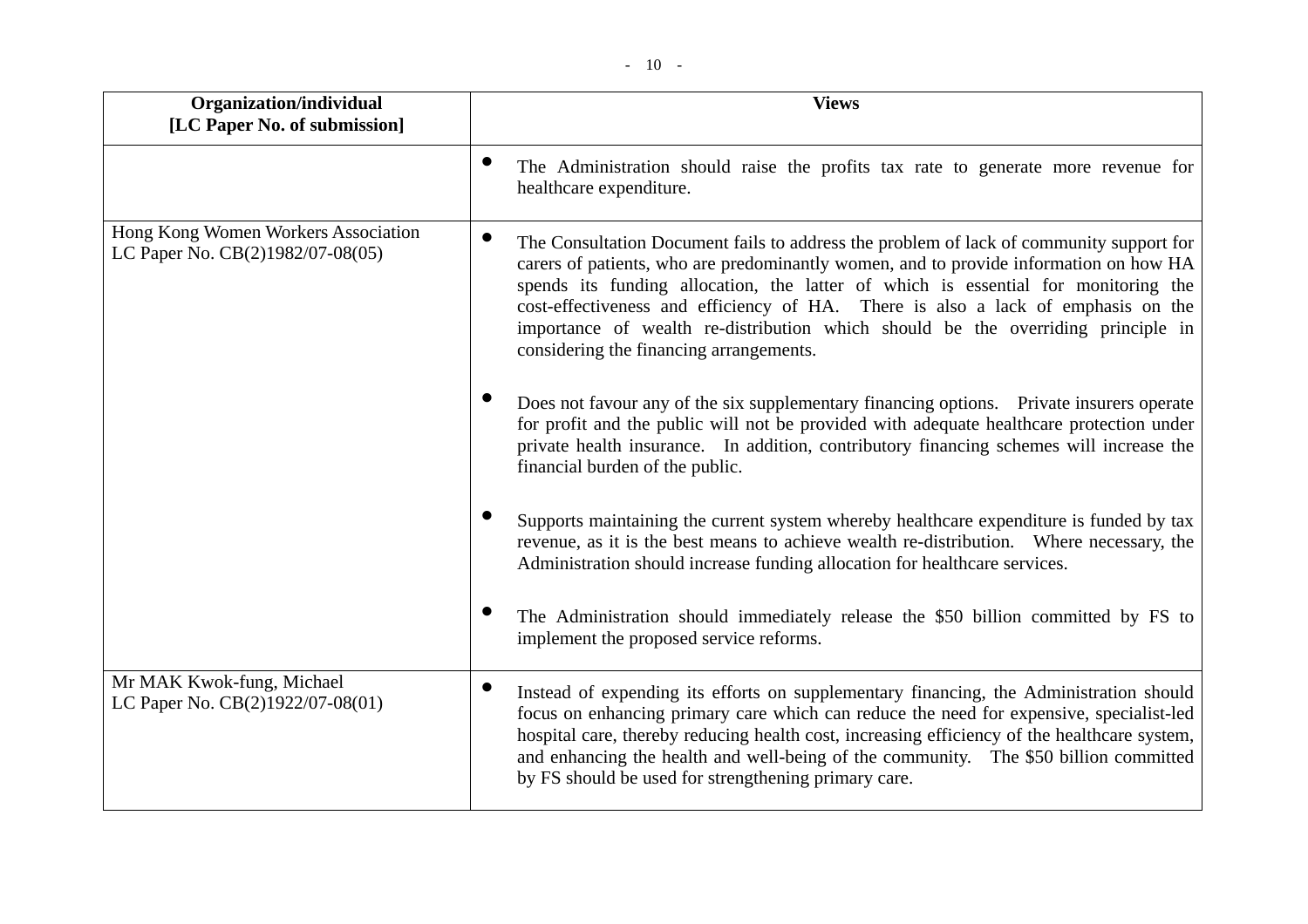| Organization/individual<br>[LC Paper No. of submission]                   | <b>Views</b>                                                                                                                                                                                                                                                                                                                                                                                                                                                                                                                                                                                         |
|---------------------------------------------------------------------------|------------------------------------------------------------------------------------------------------------------------------------------------------------------------------------------------------------------------------------------------------------------------------------------------------------------------------------------------------------------------------------------------------------------------------------------------------------------------------------------------------------------------------------------------------------------------------------------------------|
|                                                                           | Objects to the six supplementary financing options. Social health insurance will add to<br>the financial burden of the working population. Out-of-pocket payments may make<br>medical fees unaffordable for those with income above the safety net level. The medical<br>savings account, mandatory private health insurance and the PHR options may encourage<br>tendency to overuse healthcare. Under a voluntary private insurance scheme, if the<br>insured pool is small, the coverage of the insurance scheme will be reduced and it will be<br>difficult for high-risk groups to get insured. |
| Hong Kong Nutrition Association                                           | Expresses preference for the PHR option among the six options.                                                                                                                                                                                                                                                                                                                                                                                                                                                                                                                                       |
|                                                                           | Irrespective of the financing option to be adopted, the Administration must ensure that the<br>grassroots have equitable access to quality healthcare services.                                                                                                                                                                                                                                                                                                                                                                                                                                      |
|                                                                           | Enhancing the provision of preventive care, which is an essential gateway for healthcare,<br>involves the participation of different healthcare professionals, dietitians being one of<br>them. In reforming the healthcare system, the Administration should ensure a reasonable<br>and equitable allocation of resources to different healthcare professionals.                                                                                                                                                                                                                                    |
|                                                                           | Urges the Administration to legislate on the registration of dietitians.                                                                                                                                                                                                                                                                                                                                                                                                                                                                                                                             |
| Hong Kong Practising Dietitians Union<br>LC Paper No. CB(2)1966/07-08(06) | The Consultation Document focuses on supplementary financing and there is insufficient<br>emphasis on primary care.                                                                                                                                                                                                                                                                                                                                                                                                                                                                                  |
|                                                                           | Primary care involves not only family doctors, but also other allied health professionals<br>such as dietitians. There is a need to strengthen the role of other health professionals in<br>the provision of primary care.                                                                                                                                                                                                                                                                                                                                                                           |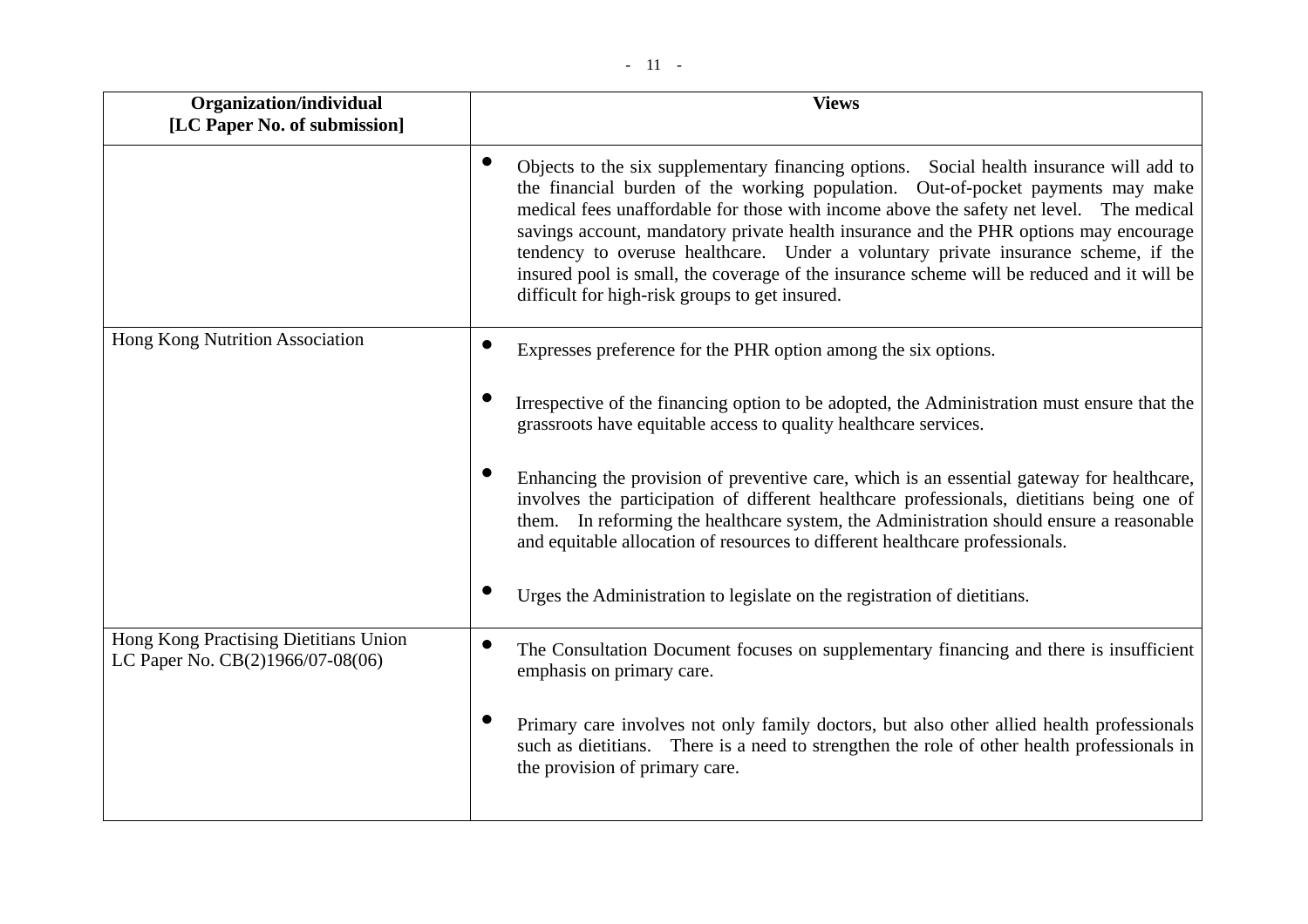| Organization/individual                                                                        | <b>Views</b>                                                                                                                                                                                                                                                                                                                                                                                                |
|------------------------------------------------------------------------------------------------|-------------------------------------------------------------------------------------------------------------------------------------------------------------------------------------------------------------------------------------------------------------------------------------------------------------------------------------------------------------------------------------------------------------|
| [LC Paper No. of submission]                                                                   |                                                                                                                                                                                                                                                                                                                                                                                                             |
|                                                                                                | The Administration should establish a registration system for allied health professionals<br>such as dietitians and clinical psychologists to safeguard consumers and enhance the<br>public's confidence on services provided by allied health professionals.                                                                                                                                               |
| The Hong Kong College of Family Physicians                                                     | $\bullet$<br>Welcomes the proposals on enhancement of primary care and promotion of the family<br>doctor concept.                                                                                                                                                                                                                                                                                           |
|                                                                                                | A family doctor-led primary care system can only be developed and enhanced through<br>stringent assessments and regular audits of clinical practice, and adequate training to new<br>medical graduate as well as primary care doctors serving in the community.                                                                                                                                             |
|                                                                                                | A primary care policy should be developed to provide an appropriate framework for<br>primary care development.                                                                                                                                                                                                                                                                                              |
| Hong Kong Catholic Commission for Labour<br><b>Affairs</b><br>LC Paper No. CB(2)1966/07-08(07) | $\bullet$<br>The pressing task of the moment is to reform the deficiencies of the current healthcare<br>system, such as the inefficient cost structure of HA, high costs of new innovative drugs<br>and the lack of emphasis on primary and preventive care, which are major factors for the<br>escalation of healthcare costs, rather than introducing supplementary healthcare financing<br>arrangements. |
|                                                                                                | The Administration should formulate comprehensive measures to enhance the health of<br>the community, e.g. enhancing primary care education, strengthening enforcement against<br>smoking offences and legislating on maximum working hours to foster work-life balance,<br>etc.                                                                                                                            |
|                                                                                                | Public healthcare should continue to be funded primarily by tax revenue, which is an<br>administratively simple and efficient arrangement. The Administration should meet the<br>rising healthcare costs by reforming the tax system on a progressive basis, for instance by                                                                                                                                |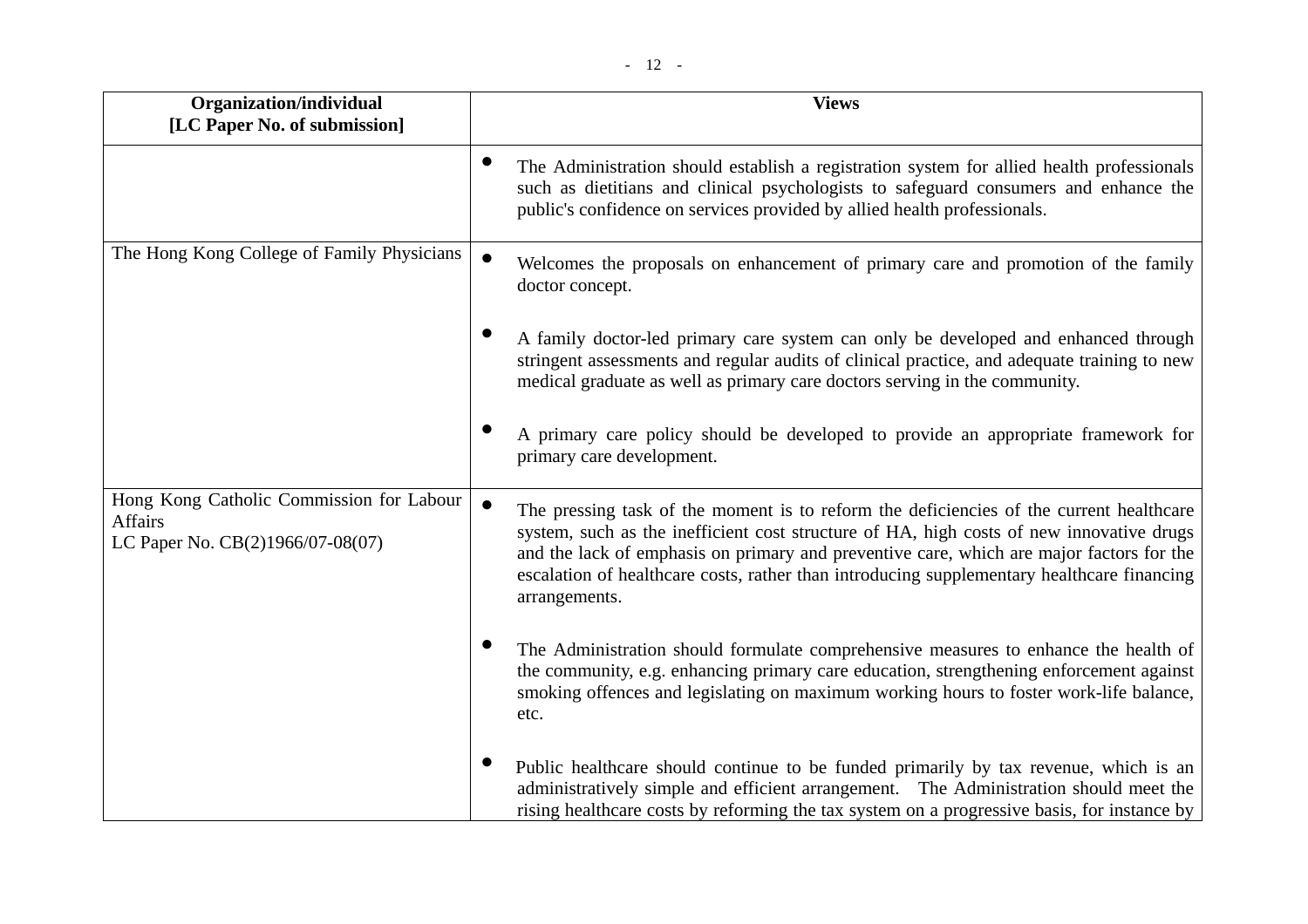| Organization/individual<br>[LC Paper No. of submission] | <b>Views</b>                                                                                                                                                                                                                                                                                                                               |  |
|---------------------------------------------------------|--------------------------------------------------------------------------------------------------------------------------------------------------------------------------------------------------------------------------------------------------------------------------------------------------------------------------------------------|--|
|                                                         | increasing the profit tax rate.<br>Any supplementary financing arrangements, if indeed necessary, should be based on the<br>principles of "the rich pays more and the poor pays less" and wealth re-distribution.<br>Moreover, the Government and employers should also play a part in making contributions<br>to supplementary financing. |  |
| The Frontier                                            | There is a pressing need to review the present healthcare system to improve its<br>shortcomings and efficiency in order to prevent the further deterioration of the quality of<br>public healthcare services. The Administration should not bundle the proposals on<br>service reforms with those on supplementary financing.              |  |
|                                                         | The Consultation Document fails to provide details on the objectives of and vision for the<br>long-term development of healthcare services in Hong Kong.                                                                                                                                                                                   |  |
|                                                         | The projections on future healthcare expenditure set out in the Consultation Document<br>appear too pessimistic and biased.                                                                                                                                                                                                                |  |
| Doctors' Union of United Christian Hospital             | Some hospital clusters, such as the Kowloon East Cluster, are suffering from an acute<br>shortage of resources and the Administration should tackle the problem expeditiously.                                                                                                                                                             |  |
|                                                         | The \$50 billion pledged by FS should be used for setting up a healthcare reserve fund, the<br>investment return on which can provide a stable and sustainable funding source for<br>healthcare services.                                                                                                                                  |  |
| 葵芳邨居民協會                                                 | Does not favour any of the six supplementary financing options. The current system<br>whereby public healthcare is funded by tax revenue should be maintained.                                                                                                                                                                             |  |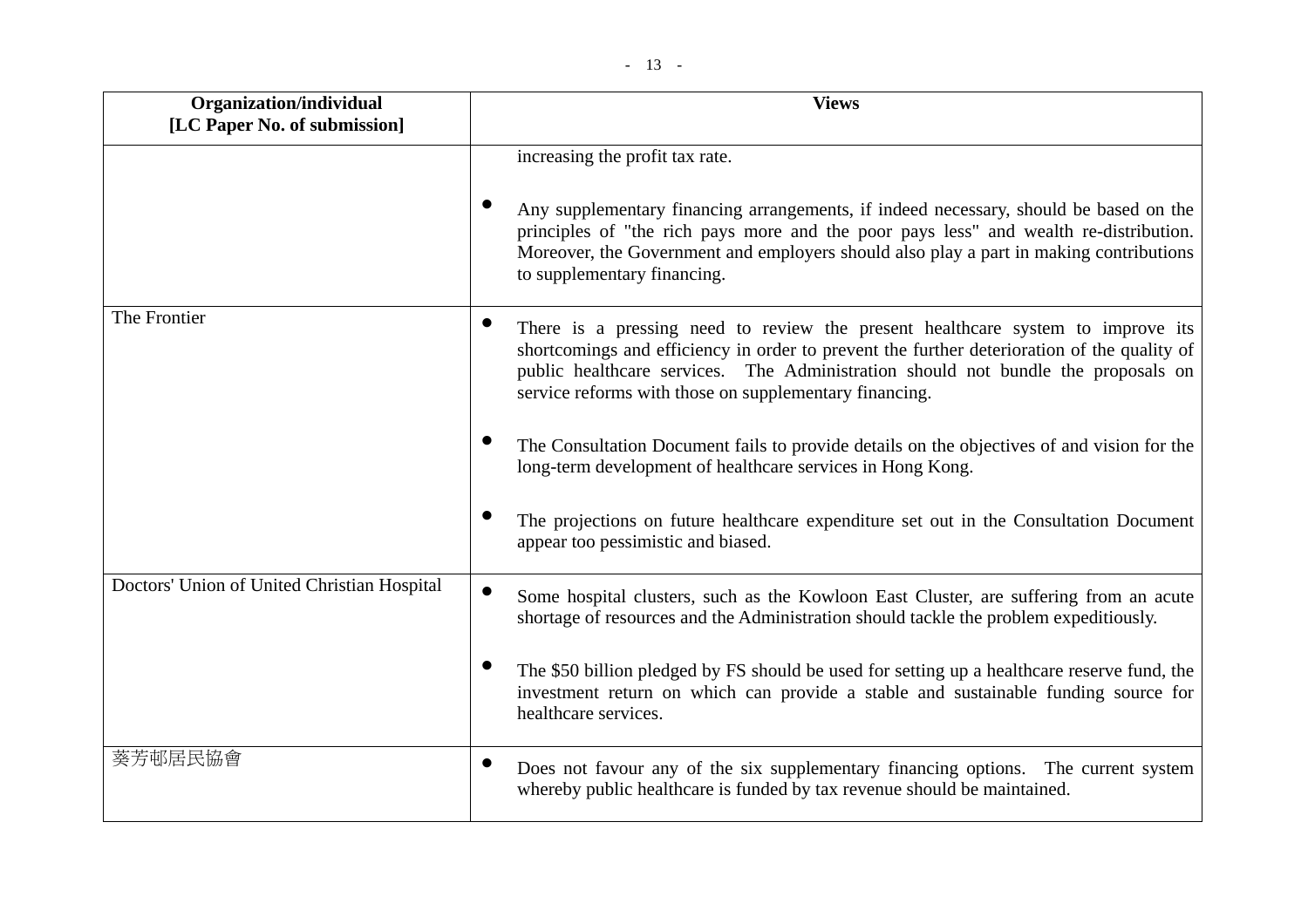| Organization/individual<br>[LC Paper No. of submission] | <b>Views</b>                                                                                                                                                                                                                                                                                                                                                                                                                |
|---------------------------------------------------------|-----------------------------------------------------------------------------------------------------------------------------------------------------------------------------------------------------------------------------------------------------------------------------------------------------------------------------------------------------------------------------------------------------------------------------|
|                                                         | The contributory supplementary financing schemes will create a two-tier system under<br>which the insured will get better quality services than the uninsured, who will essentially<br>be the non-working population, such as housewives and the elderly, and the low-income<br>groups. This will adversely affect the harmony of the society.                                                                              |
|                                                         | A review should be conducted on the operation of HA to increase its cost-effectiveness<br>and efficiency.                                                                                                                                                                                                                                                                                                                   |
| Neighbourhood and Worker's Service Centre               | $\bullet$<br>It is the responsibility of the Administration to improve the present healthcare system, for<br>instance, by increasing the supply of healthcare professionals and the allocation of<br>resources to regions with rapidly growing population. The Administration should not<br>shift the burden of resolving the financing of healthcare to the public through the<br>introduction of supplementary financing. |
|                                                         | Considers that the Administration has grossly overstated the projections on future<br>healthcare expenditure and strongly objects to the six supplementary financing options.                                                                                                                                                                                                                                               |
|                                                         | The Administration should introduce minimum wage and maximum working hours to<br>enhance the health and well being of the working population.                                                                                                                                                                                                                                                                               |
| 葵涌邨醫療融資關注組                                              | Supports maintaining the current system under which public healthcare is funded solely<br>by the Government as it is a well-tried, and efficient system.                                                                                                                                                                                                                                                                    |
|                                                         | To augment the current healthcare financing system by setting up a healthcare reserve<br>fund with the \$50 billion committed by FS. A portion of the annual budget surplus, if<br>any, should be injected into the reserve fund.                                                                                                                                                                                           |

• The cost-effectiveness and efficiency of HA should be reviewed.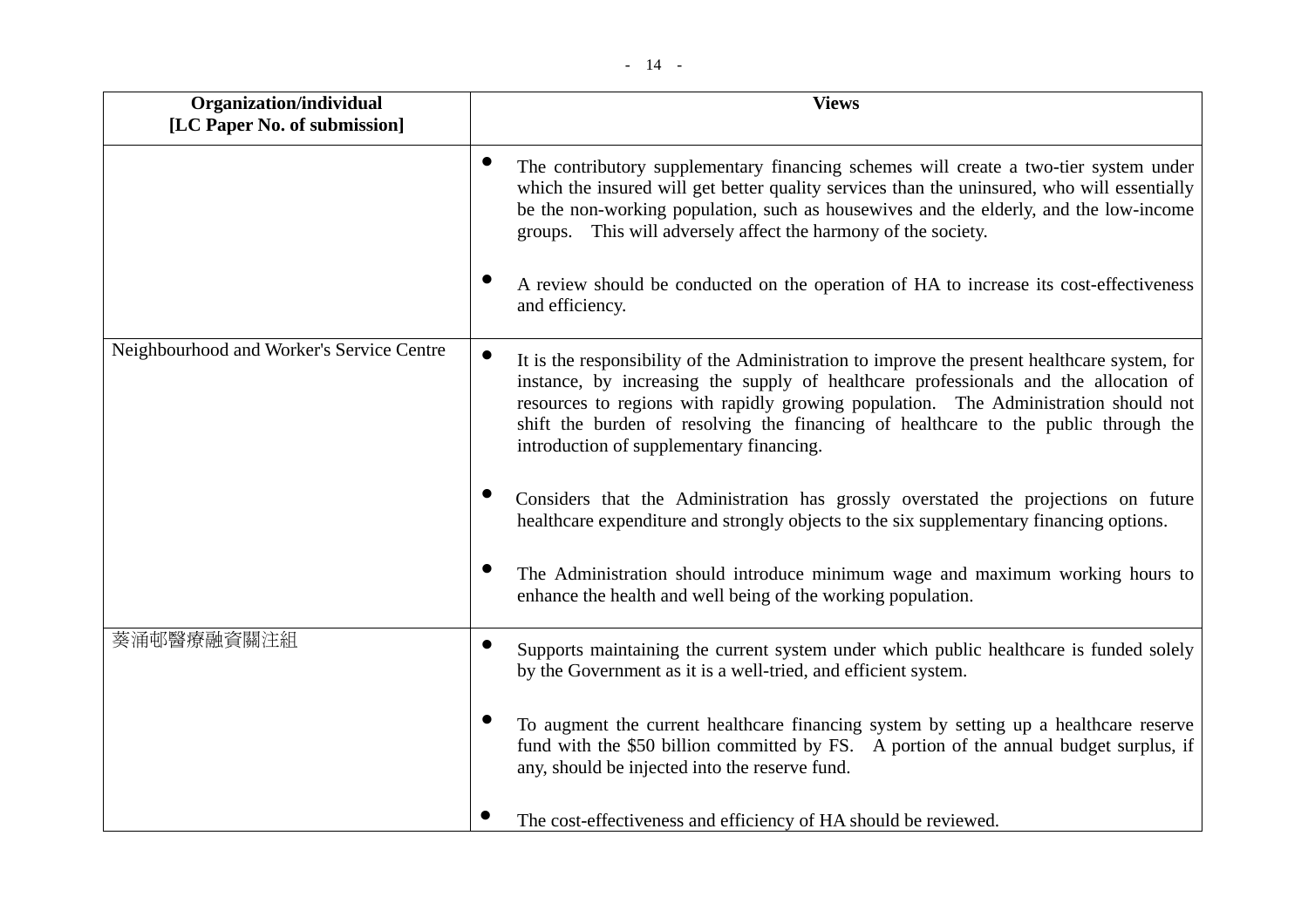| Organization/individual                        | <b>Views</b>                                                                                                                                                                                                                                                                                                                                                                                                                                                                                                                                                                                                                                                                                                                                                                                                                                 |
|------------------------------------------------|----------------------------------------------------------------------------------------------------------------------------------------------------------------------------------------------------------------------------------------------------------------------------------------------------------------------------------------------------------------------------------------------------------------------------------------------------------------------------------------------------------------------------------------------------------------------------------------------------------------------------------------------------------------------------------------------------------------------------------------------------------------------------------------------------------------------------------------------|
| [LC Paper No. of submission]                   |                                                                                                                                                                                                                                                                                                                                                                                                                                                                                                                                                                                                                                                                                                                                                                                                                                              |
| 環境衞生康樂文化人員協會                                   | While the Consultation Document is entitled "Your Health, Your Life", it does not contain<br>any comprehensive policy or proposals on enhancing the health of the community. The<br>Government should put more emphasis on preventive care and cultivate a culture of<br>physical fitness, good nutrition, and healthy lifestyle, for instance, by legislating on<br>maximum working hours and minimum wage to improve the quality of life of the working<br>population.                                                                                                                                                                                                                                                                                                                                                                     |
| 關注醫療融資行動組                                      | The crux of the problems with the existing healthcare system lies in the allocation of<br>resources in the public sector, under which a considerable portion of the allocation to HA<br>is spent on remuneration to HA management and senior doctors, whereas only a small<br>percentage is used in areas that directly benefit patients such as medicines and medical<br>supplies and equipment. The priority task should be to review and improve the existing<br>healthcare system, rather than asking the public to contribute more money to<br>supplementary financing. Strongly objects to the supplementary financing options set<br>out in the Consultation Document.                                                                                                                                                                |
| 香港中藥師權益總公會<br>LC Paper No. CB(2)1982/07-08(06) | The Department of Health has all along adopted a discriminatory policy against Chinese<br>medicine practitioners (CMPs), as evidenced by the following, among others: (a) almost<br>all of the annual government funding for healthcare is allocated to the western medicine<br>sector; (b) there is no Chinese medicine hospital in Hong Kong; (c) private health<br>insurance schemes normally cover more claims for visits to western medicine doctors than<br>CMPs; (d) there is a huge disparity in pay between graduates in western medicine and<br>Chinese medicine; (e) CMPs are not represented in the Legislative Council; (f) CMPs<br>cannot refer patients to the specialist outpatient/hospital services under HA; and (g) the<br>registration system for CMPs makes it difficult for listed CMPs to become registered<br>CMPs. |
|                                                | In the light of the above, the union considers it unfair and premature to take forward the<br>healthcare reforms including those on supplementary financing at the present stage, as to<br>do so will impair the right of the public to consult CMPs.                                                                                                                                                                                                                                                                                                                                                                                                                                                                                                                                                                                        |